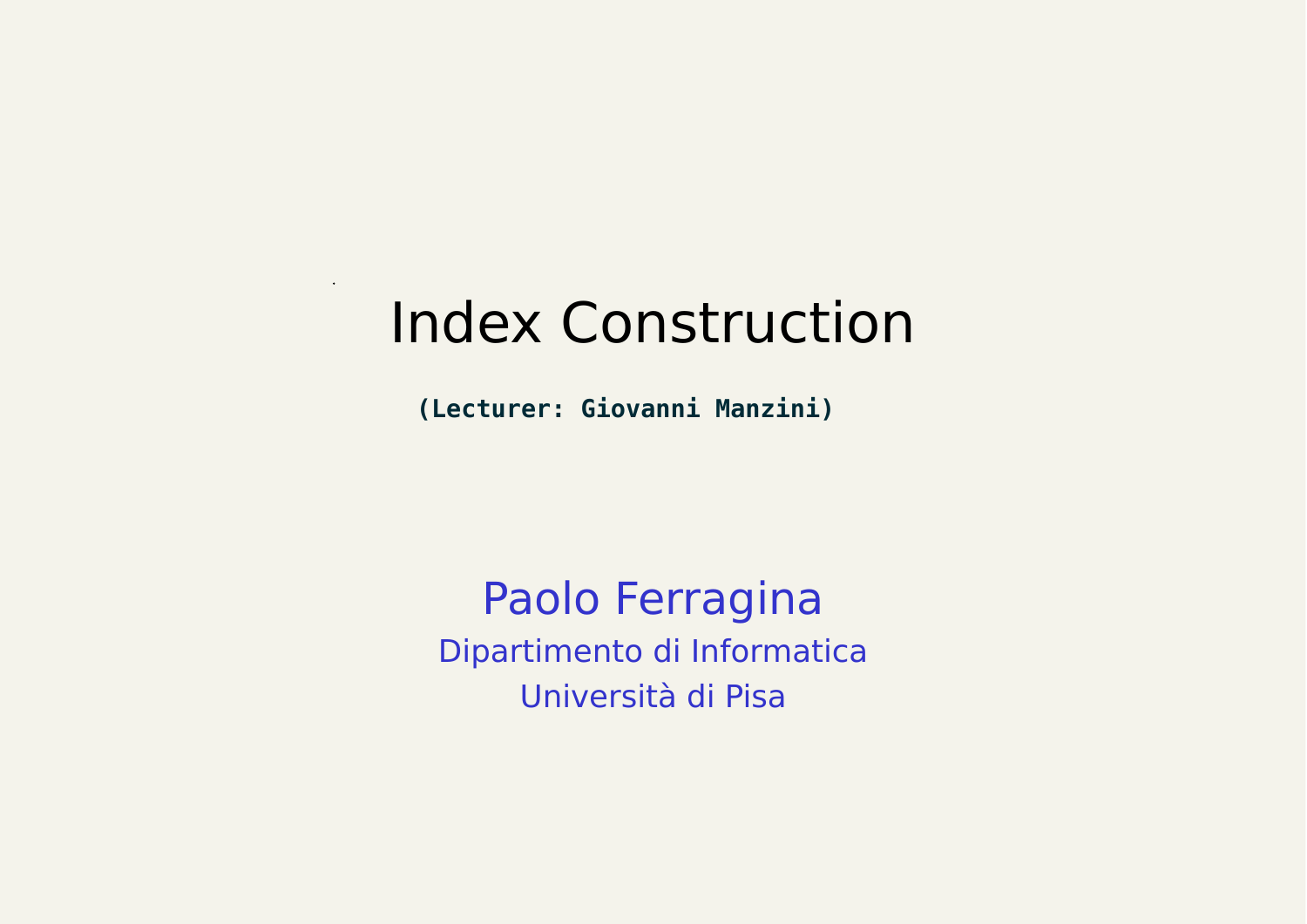### **Basics**



 $\ddot{\phantom{a}}$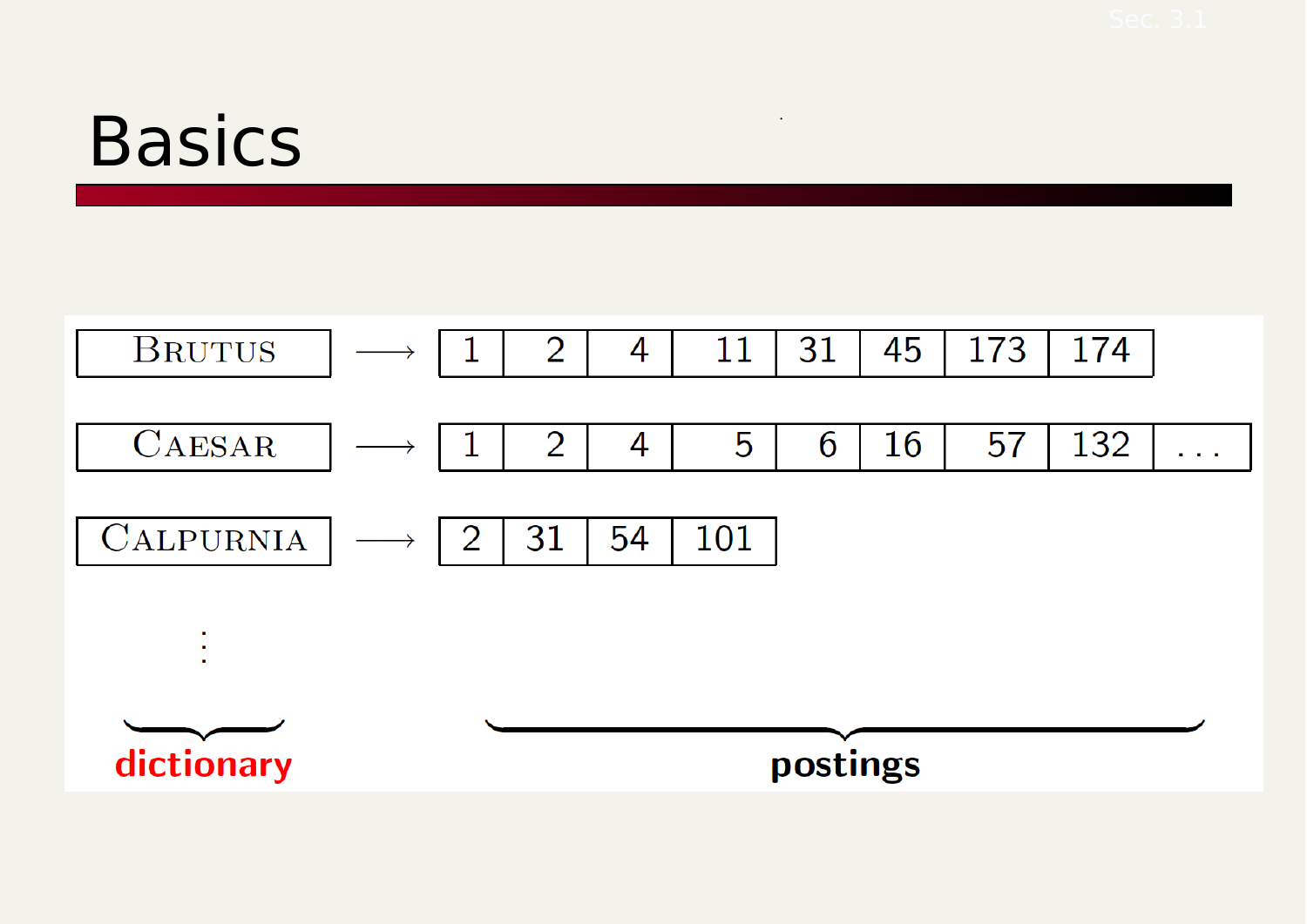#### **Today task: how to go from documents to posting lists**

#### $Doc 1$

i' the Capitol; Brutus killed me.

#### Doc 2

I did enact Julius Caesar: I was killed So let it be with Caesar. The noble Brutus hath told you Caesar was ambitious:

| term      | docID          | term      | docID          |                                   |                   |                                                 |
|-----------|----------------|-----------|----------------|-----------------------------------|-------------------|-------------------------------------------------|
| I         | 1              | ambitious | 2              | doc. freq.<br>term                | $\longrightarrow$ | postings lists                                  |
| did       | 1              | be        | $\overline{2}$ |                                   |                   |                                                 |
| enact     | 1              | brutus    | $\mathbf 1$    | ambitious<br>$\mathbf{1}$         | $\longrightarrow$ | $\overline{2}$                                  |
| julius    | 1              | brutus    | $\overline{2}$ | $\overline{1}$<br>be              | $\longrightarrow$ | $\overline{2}$                                  |
| caesar    | 1              | capitol   | $\mathbf 1$    | $\overline{2}$<br>brutus          | $\longrightarrow$ | $\mathbf{1}$<br>$\overline{2}$<br>$\rightarrow$ |
| I         | 1              | caesar    | 1              | $\overline{1}$<br>capitol         | $\longrightarrow$ | $\mathbf 1$                                     |
| was       | 1              | caesar    | $\overline{2}$ | $\overline{2}$<br>caesar          | $\longrightarrow$ | $\overline{2}$<br>$\mathbf 1$<br>$\rightarrow$  |
| killed    | 1              | caesar    | $\overline{2}$ | did<br>$\mathbf{1}$               |                   | $\mathbf{1}$                                    |
| i'        | 1              | did       | $\overline{1}$ |                                   | $\longrightarrow$ |                                                 |
| the       | 1              | enact     | 1              | $\mathbf{1}$<br>enact             |                   | $\mathbf{1}$                                    |
| capitol   | 1              | hath      | 1              | hath<br>$\mathbf{1}$              | $\longrightarrow$ | $\overline{2}$                                  |
| brutus    | 1              | I         | 1              | $\overline{1}$<br>I               |                   | $\mathbf{1}$                                    |
| killed    | 1              | I         | $\mathbf 1$    | $\overline{i'}$<br>$\overline{1}$ | $\longrightarrow$ | $\mathbf{1}$                                    |
| me        | $\mathbf{1}$   | i'        | 1              | $\overline{1}$<br>it              | $\longrightarrow$ | $\overline{2}$                                  |
| <b>SO</b> | $\overline{2}$ | it        | $\overline{2}$ |                                   |                   |                                                 |
| let       | $\overline{2}$ | julius    | $\mathbf 1$    | julius<br>$\mathbf 1$             | $\longrightarrow$ | $\mathbf{1}$                                    |
| it        | $\overline{2}$ | killed    | 1              | killed<br>$\overline{1}$          | $\longrightarrow$ | $\mathbf{1}$                                    |
| be        | $\overline{2}$ | killed    | 1              | $\overline{1}$<br>let             | $\longrightarrow$ | $\overline{2}$                                  |
| with      | $\overline{2}$ | let       | $\overline{2}$ | $\overline{1}$<br>me              | $\longrightarrow$ | $\mathbf{1}$                                    |
| caesar    | $\overline{2}$ | me        | $\mathbf 1$    | noble<br>$\mathbf{1}$             | $\rightarrow$     | $\overline{2}$                                  |
| the       | $\overline{2}$ | noble     | $\overline{c}$ | $\overline{1}$<br><b>SO</b>       | $\longrightarrow$ | $\overline{2}$                                  |
| noble     | $\overline{2}$ | <b>SO</b> | $\overline{2}$ |                                   |                   |                                                 |
| brutus    | $\overline{2}$ | the       | $\mathbf 1$    | $\overline{2}$<br>the             | $\rightarrow$     | $\mathbf 1$<br>$\overline{2}$                   |
| hath      | $\overline{2}$ | the       | $\overline{2}$ | $\overline{1}$<br>told            | $\longrightarrow$ | $\overline{2}$                                  |
| told      | $\overline{2}$ | told      | $\overline{2}$ | $\overline{1}$<br>you             |                   | $\overline{2}$                                  |
| you       | $\overline{2}$ | you       | $\overline{2}$ | $\overline{2}$<br>was             |                   | $\mathbf{1}$<br>$\overline{2}$                  |
| caesar    | $\overline{2}$ | was       | $\mathbf 1$    | with<br>$\overline{1}$            | $\longrightarrow$ | $\sqrt{2}$                                      |
| was       | $\overline{2}$ | was       | $\overline{c}$ |                                   |                   |                                                 |
| ambitious | $\overline{2}$ | with      | $\overline{2}$ |                                   |                   |                                                 |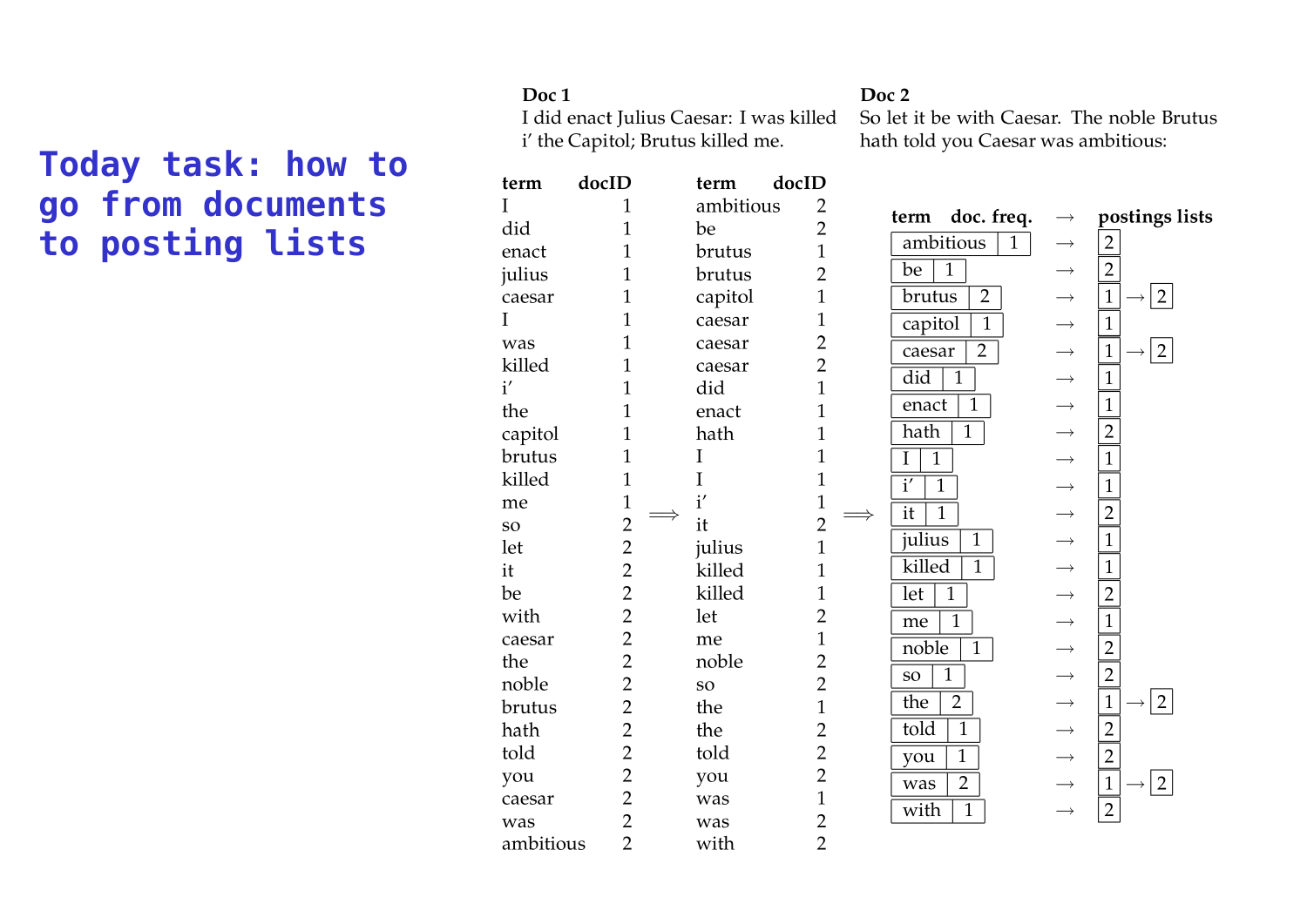## The memory hierarchy



#### **Spatial locality or Temporal locality**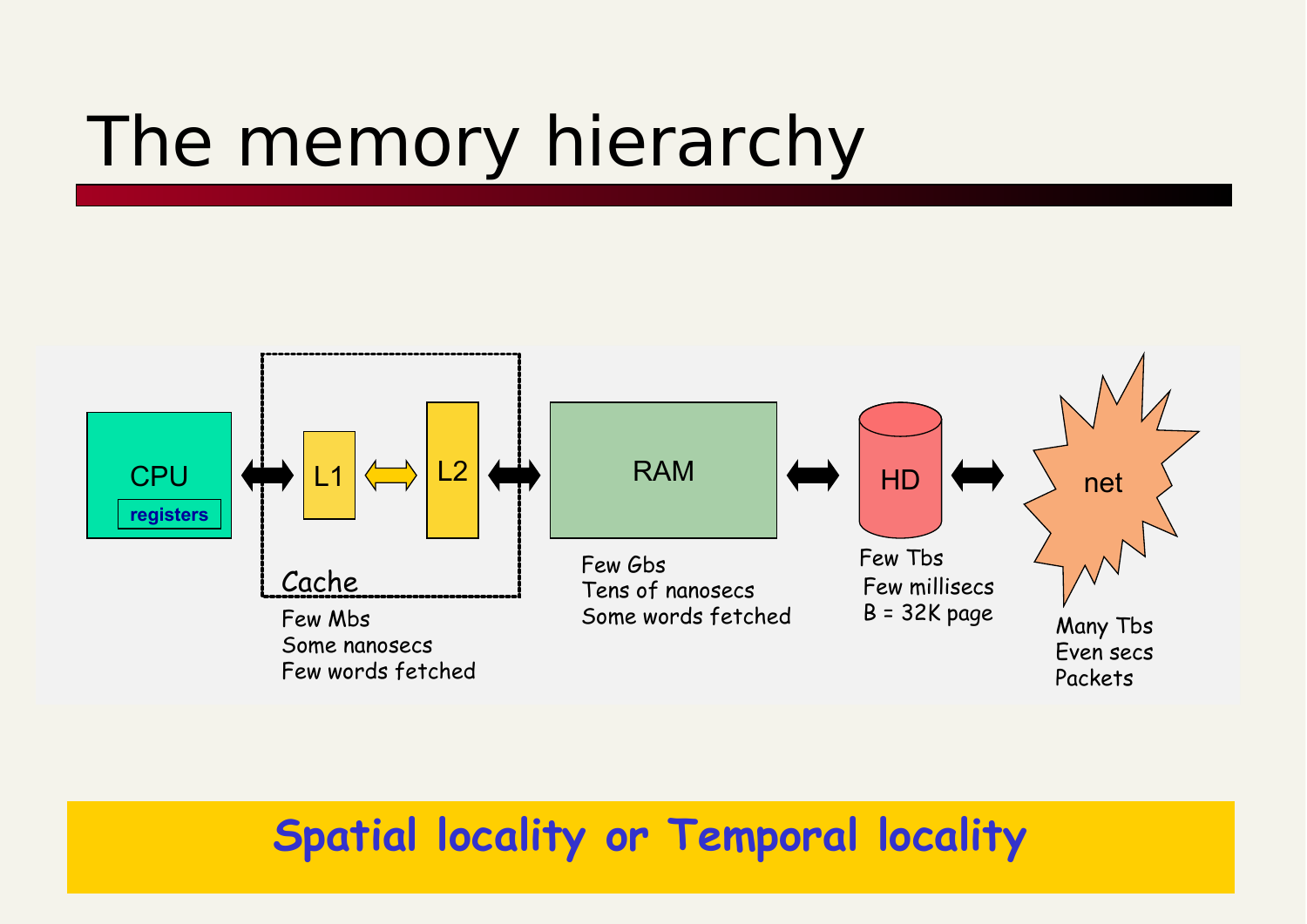## Keep attention on disk...

#### If sorting needs to manage **strings**



#### **Key observations:**

- Array A is an "array of *pointers* to objects"
- **For each object-to-object comparison A[i] vs A[j]:** 
	- <sup>2</sup> **2 random** accesses to 2 memory locations A[i] and A[j]
	- $\bullet$   $\Theta$ (n log n) **random** memory accesses (I/Os ??)

Again caching helps, but how much ? Strings  $\rightarrow$  IDs

Not the strings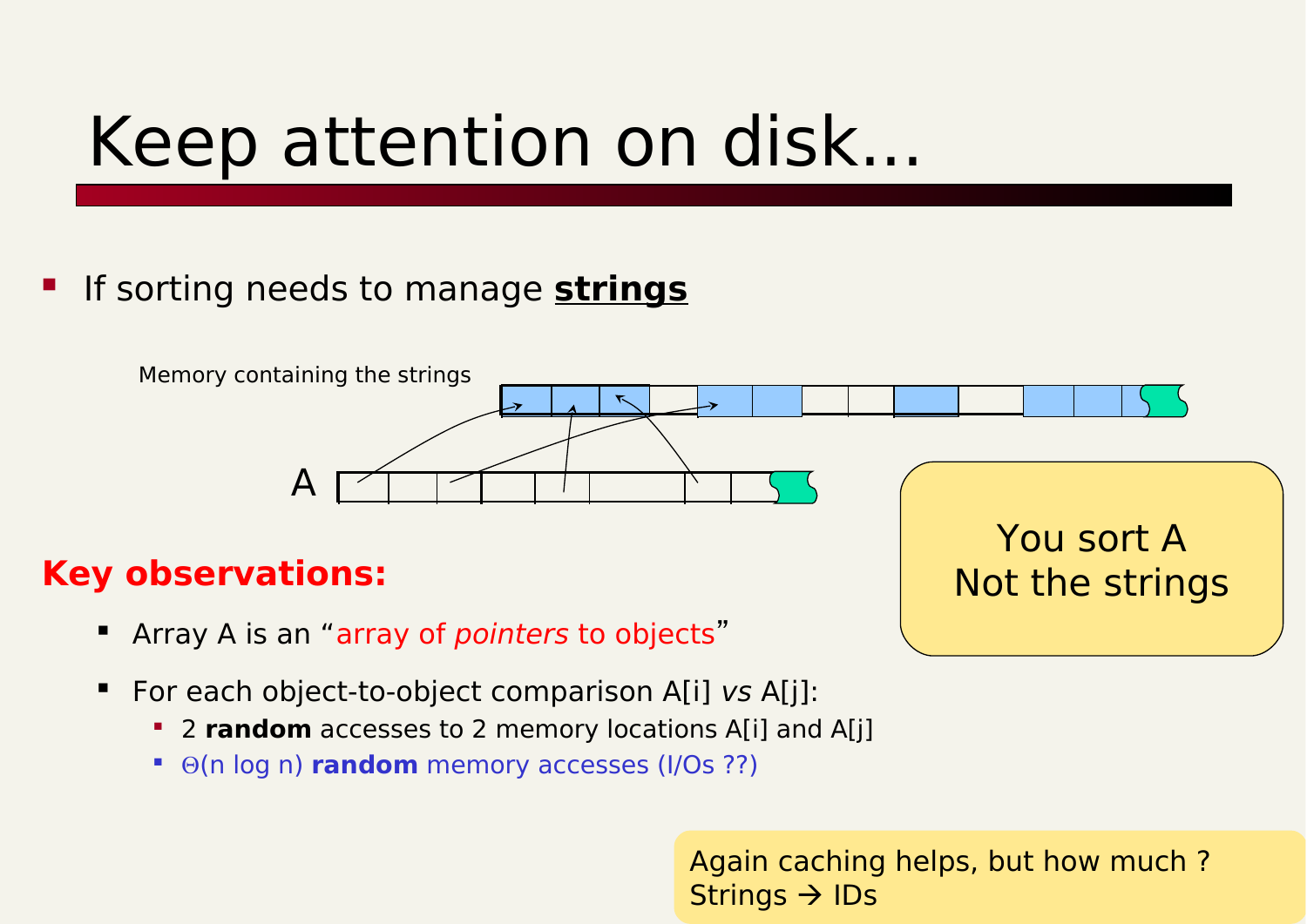#### **SPIMI**:

### Single-pass in-memory indexing

- Key idea **#1**: Generate separate dictionaries for each block of docs (No need for term  $\rightarrow$  termID)
- Key idea #2: Accumulate postings in lists as they occur in each block of docs (in internal memory).
- **Generate an inverted index for each block.** 
	- **More space for postings available**
	- Compression is possible
- **What about one big index?** 
	- Easy append with 1 file per posting (docID are increasing within a block)
	- But we have possibly many blocks to manage.... (next!)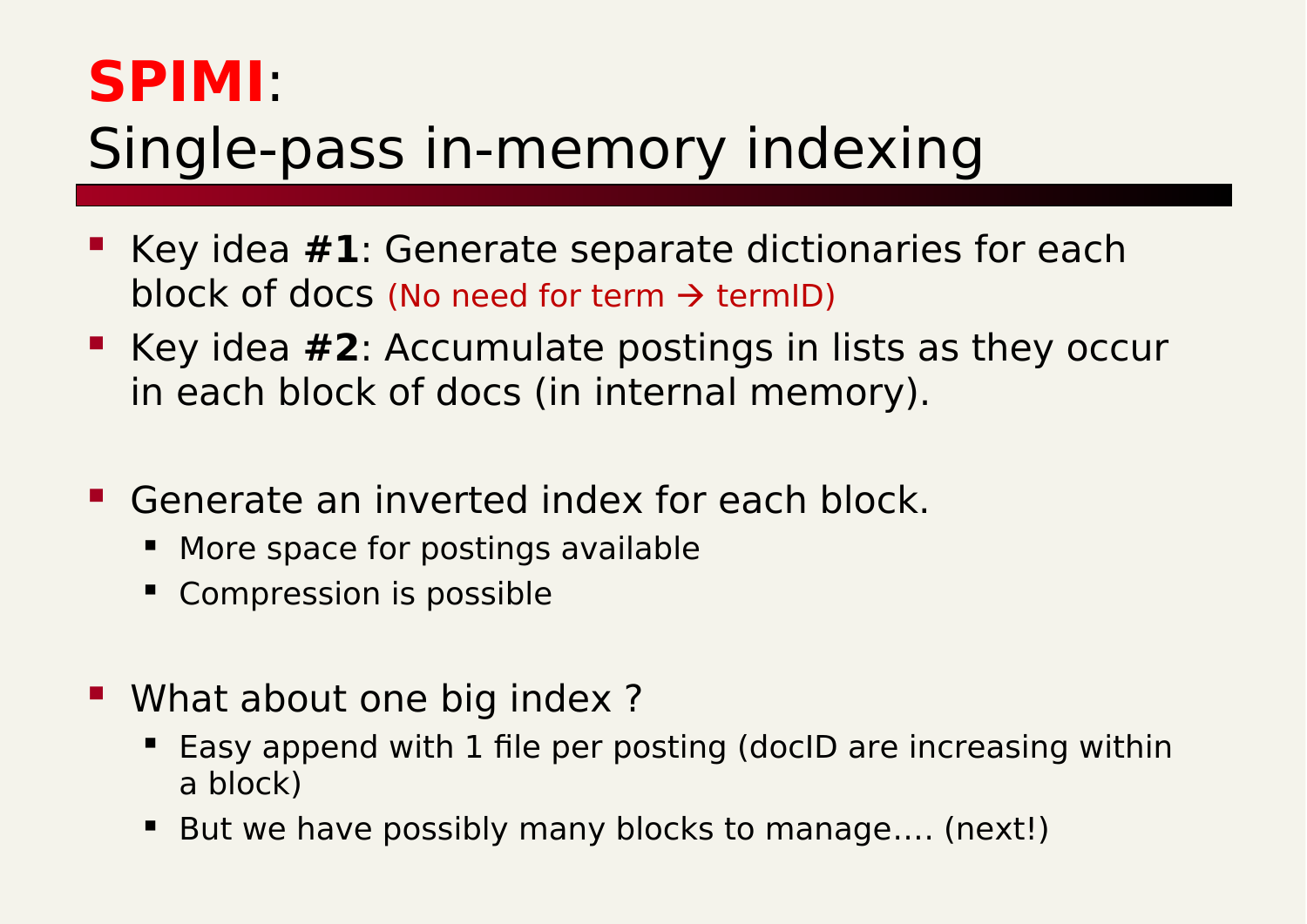## SPIMI-Invert

How do we:

- Find in dict ? …time issue…
- AddTo dict + posting? …space issues …
- Postings' size ? doubling
- Dictionary size ? … in-memory issues …

#### SPIMI-INVERT(token\_stream)

- $output$ -file =  $NEWFile()$  $\mathbf{1}$
- $dictionary = NEWHASH()$  $\mathcal{P}$
- while (free memory available) 3
- **do** token  $\leftarrow$  next(token\_stream) 4
- **if** term(token)  $\notin$  dictionary 5
- **then** postings\_list =  $ADDTODICTIONARY$  (dictionary, term (token)) 6
	- else postings\_list =  $GETPOSTINGSLIST(dictionary, term(token))$
- 8 if  $full(positings_list)$ 
	- then postings\_list =  $DouBLEPosTINGSLIST(dictionary, term(token))$
- $ADDTOPOSITION GSLIST(postings_list, doclD(token))$ 10
- sorted\_terms  $\leftarrow$  SORTTERMS(dictionary) 11
- $\text{WRITEBLOCKTODISK}(\textit{sorted}\_\textit{terms},\textit{dictionary},\textit{output}\_\textit{file})$ 12
- return output\_file 13

 $\overline{7}$ 

9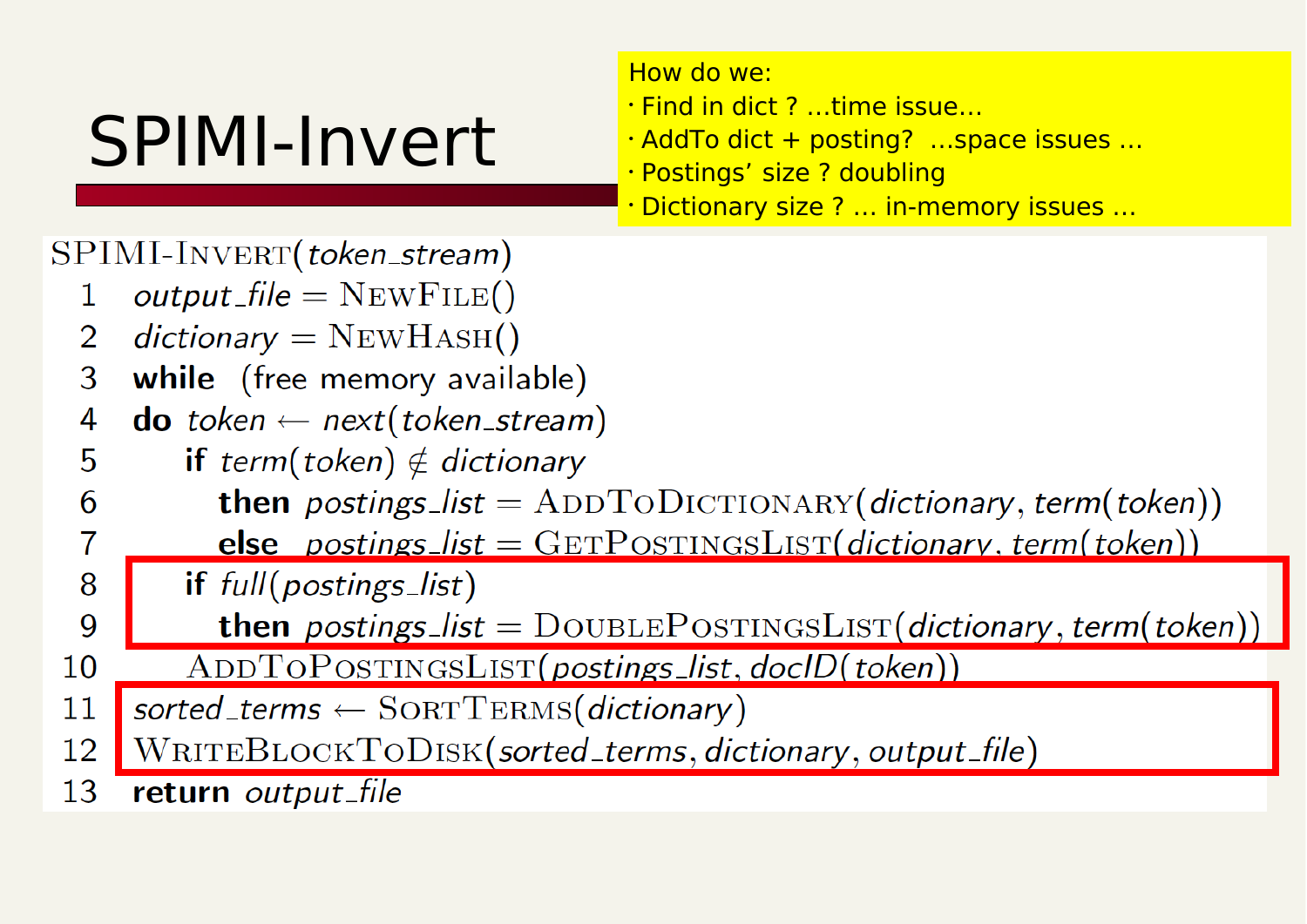**SPIMI algorithm, running example**

**caesar likes brutus doc1**

**caesar likes calpurnia doc2**

**brutus kills caesar doc3**

**dictionary = { caesar->[1,2,3], likes->[1,2], brutus->[1,3] calpurnia ->[2], kills ->[3] }**

**Ouput on disk: brutus->[1,3], caesar->[1,2,3], calpurnia->[2] kills->[2] likes->[1,2]**

**To be merged with:**

**Output of anothe machine: caesar -> [4,9], cleopatras->[4], kills->[4,5,6]**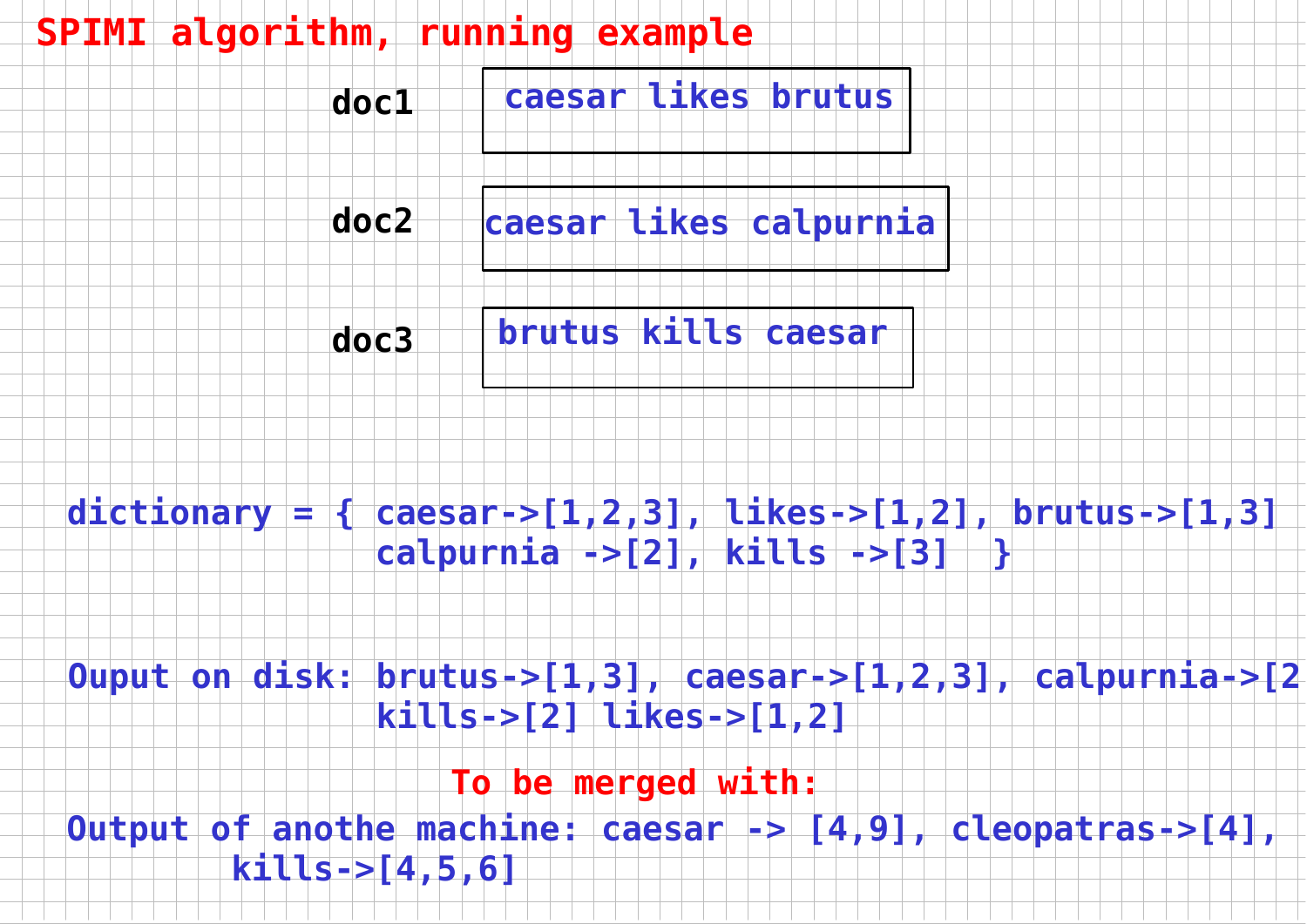## What about one single index?

#### Doc 1

I did enact Julius Caesar I was killed i' the Capitol; Brutus killed me.

Doc<sub>2</sub>

So let it be with Caesar. The noble Brutus hath told you Caesar was ambitious

| Term      | docID                                                                  |
|-----------|------------------------------------------------------------------------|
| ı         | 1                                                                      |
| did       | $\overline{\mathbf{1}}$                                                |
| enact     | $\overline{1}$                                                         |
| julius    | $\overline{\mathbf{1}}$                                                |
| caesar    | $\overline{1}$                                                         |
| Ī         | $\overline{\mathbf{1}}$                                                |
| was       | 1                                                                      |
| killed    | $\overline{1}$                                                         |
| ï         | $\overline{1}$                                                         |
| the       | $\overline{\mathbf{1}}$                                                |
| capitol   | $\overline{\mathbf{1}}$                                                |
| brutus    | $\overline{\mathbf{1}}$                                                |
| killed    | $\overline{1}$                                                         |
| me        | $\overline{\mathbf{1}}$                                                |
| so        |                                                                        |
| let       |                                                                        |
| it        |                                                                        |
| be        |                                                                        |
| with      |                                                                        |
| caesar    |                                                                        |
| the       |                                                                        |
| noble     |                                                                        |
| brutus    |                                                                        |
| hath      |                                                                        |
| told      |                                                                        |
| you       |                                                                        |
| caesar    | 2<br>2<br>2<br>2<br>2<br>2<br>2<br>2<br>2<br>2<br>2<br>2<br>2<br>2<br> |
| was       |                                                                        |
| ambitious |                                                                        |
|           |                                                                        |
|           |                                                                        |

| Term      | docID                                                                                                                                                                                              |
|-----------|----------------------------------------------------------------------------------------------------------------------------------------------------------------------------------------------------|
| ambitious |                                                                                                                                                                                                    |
|           | $\frac{2}{2}$ $\frac{1}{2}$ $\frac{1}{1}$                                                                                                                                                          |
| be        |                                                                                                                                                                                                    |
| brutus    |                                                                                                                                                                                                    |
| brutus    |                                                                                                                                                                                                    |
| capitol   |                                                                                                                                                                                                    |
| caesar    | $\frac{1}{2}$ $\frac{2}{1}$                                                                                                                                                                        |
| caesar    |                                                                                                                                                                                                    |
| caesar    |                                                                                                                                                                                                    |
| did       |                                                                                                                                                                                                    |
| enact     | $\overline{\mathbf{1}}$                                                                                                                                                                            |
| hath      | $\overline{1}$                                                                                                                                                                                     |
| Ī         | $\overline{\mathbf{1}}$                                                                                                                                                                            |
| Ï         | $\overline{\mathbf{1}}$                                                                                                                                                                            |
| ï'        | $\overline{\mathbf{1}}$                                                                                                                                                                            |
| it        | $\overline{2}$                                                                                                                                                                                     |
| julius    |                                                                                                                                                                                                    |
| killed    | $\overline{1}$ $\overline{1}$ $\overline{2}$ $\overline{1}$ $\overline{2}$ $\overline{2}$ $\overline{1}$ $\overline{2}$ $\overline{2}$ $\overline{2}$ $\overline{1}$ $\overline{2}$ $\overline{2}$ |
| killed    |                                                                                                                                                                                                    |
| let       |                                                                                                                                                                                                    |
| me        |                                                                                                                                                                                                    |
| noble     |                                                                                                                                                                                                    |
| SO        |                                                                                                                                                                                                    |
| the       |                                                                                                                                                                                                    |
| the       |                                                                                                                                                                                                    |
| told      |                                                                                                                                                                                                    |
| you       |                                                                                                                                                                                                    |
| was       |                                                                                                                                                                                                    |
| was       |                                                                                                                                                                                                    |
| with      |                                                                                                                                                                                                    |
|           |                                                                                                                                                                                                    |
|           |                                                                                                                                                                                                    |
|           |                                                                                                                                                                                                    |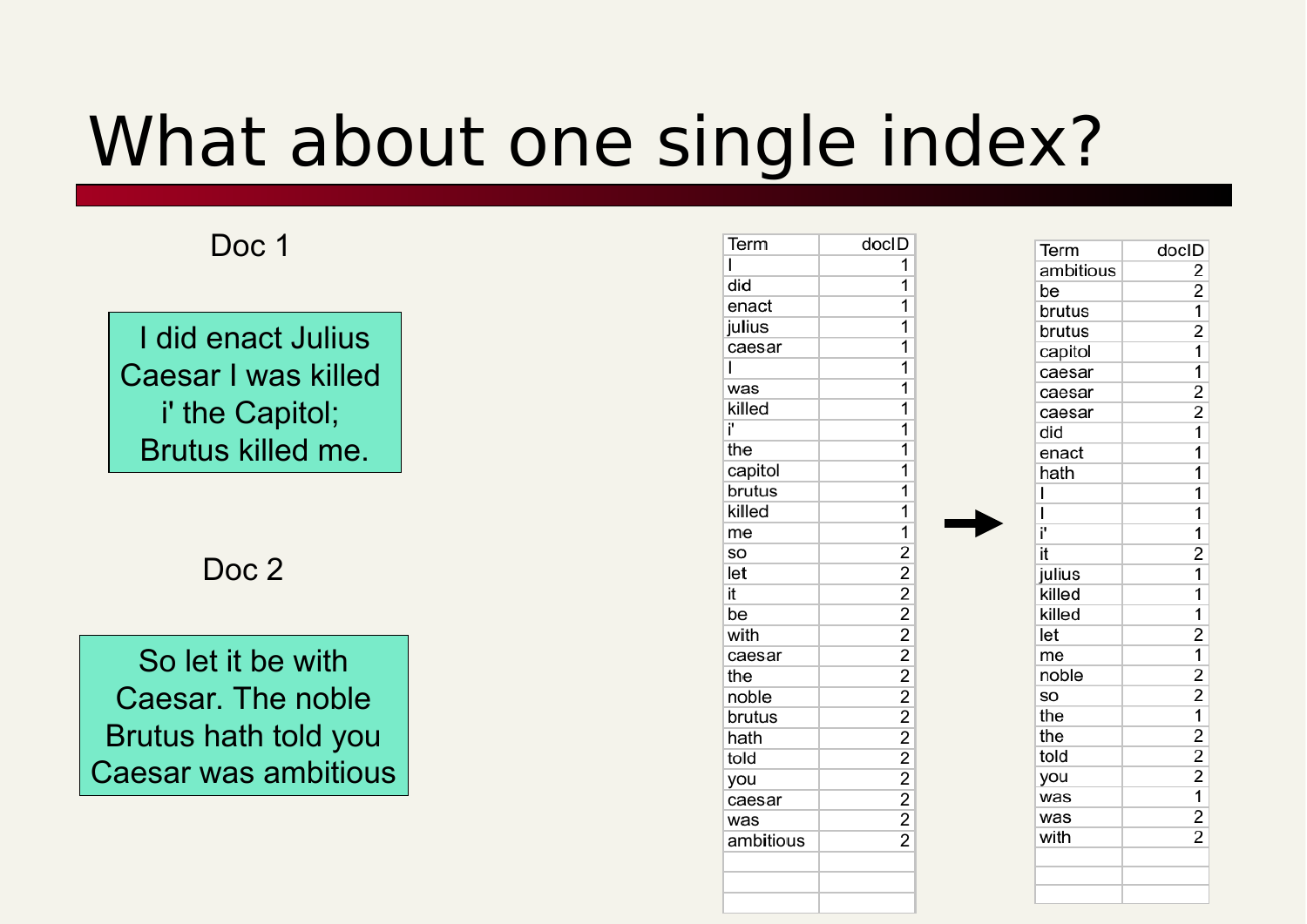## Some issues

- **Assign TermID** 
	- $(1 \text{ pass})$
- Create pairs <termID, docID>
	- $(1 \text{ pass})$
- **Sort pairs by TermID** 
	- This is a **stable** sort

| Term      | docID                   | Term      | doclD                   |
|-----------|-------------------------|-----------|-------------------------|
| I         | 1                       | ambitious | 2                       |
| did       | 1                       | be        | $\overline{2}$          |
| enact     | 1                       | brutus    | $\overline{1}$          |
| julius    | 1                       | brutus    | $\overline{2}$          |
| caesar    | $\overline{\mathbf{1}}$ | capitol   | $\overline{1}$          |
| ı         | 1                       | caesar    | $\overline{1}$          |
| was       | 1                       | caesar    | $\overline{2}$          |
| killed    | 1                       | caesar    | $\overline{2}$          |
| ï         | 1                       | did       | $\overline{\mathbf{1}}$ |
| the       | 1                       | enact     | $\overline{1}$          |
| capitol   | $\overline{\mathbf{1}}$ | hath      | $\overline{\mathbf{1}}$ |
| brutus    | $\overline{1}$          | ı         | 1                       |
| killed    | 1                       | ı         | 1                       |
| me        | 1                       | ï         | $\overline{1}$          |
| SO        | $\overline{2}$          | it        | $\overline{2}$          |
| let       | $\frac{2}{2}$           | julius    | $\overline{\mathbf{1}}$ |
| it        |                         | killed    | $\overline{\mathbf{1}}$ |
| be        | $\overline{2}$          | killed    | $\overline{1}$          |
| with      | $\overline{2}$          | let       | $\overline{2}$          |
| caesar    | $\overline{2}$          | me        | $\overline{\mathbf{1}}$ |
| the       | $\overline{2}$          | noble     | $\overline{2}$          |
| noble     | $\overline{2}$          | so        | $\overline{2}$          |
| brutus    | $\overline{2}$          | the       | $\overline{\mathbf{1}}$ |
| hath      | $\overline{2}$          | the       | $\overline{2}$          |
| told      | $\overline{2}$          | told      | $\frac{2}{2}$           |
| you       | $\overline{2}$          | you       |                         |
| caesar    | $\overline{2}$          | was       |                         |
| was       | $\overline{2}$          | was       | $\overline{2}$          |
| ambitious | $\overline{2}$          | with      | $\overline{2}$          |
|           |                         |           |                         |
|           |                         |           |                         |
|           |                         |           |                         |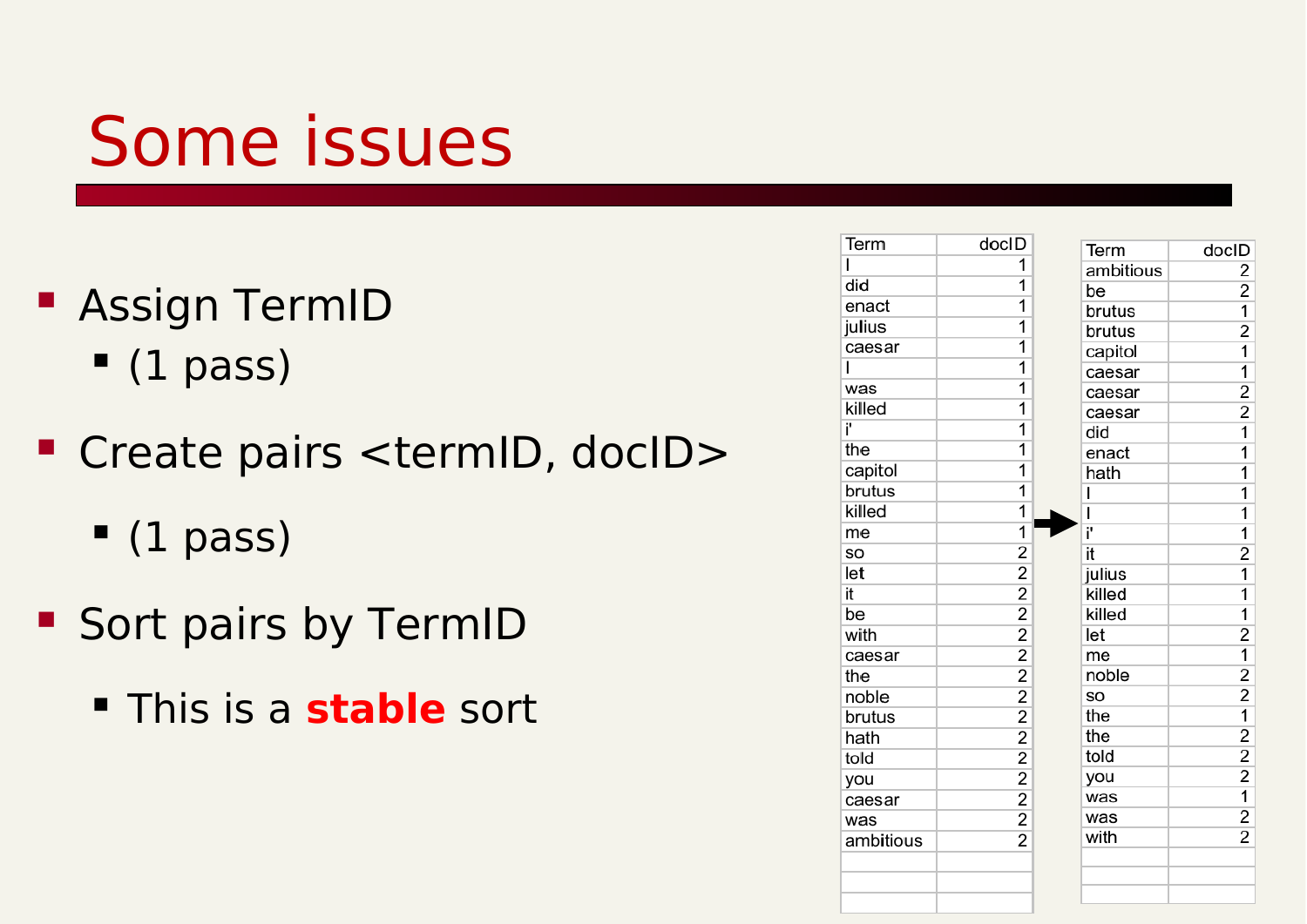#### Sorting on disk

#### **multi-way merge-sort**

aka BSBI: Blocked sort-based Indexing

- Mapping term  $\rightarrow$  termID
	- **to be kept in memory for constructing the pairs**
	- **Needs two passes**, unless you use hashing and thus some probability of collision.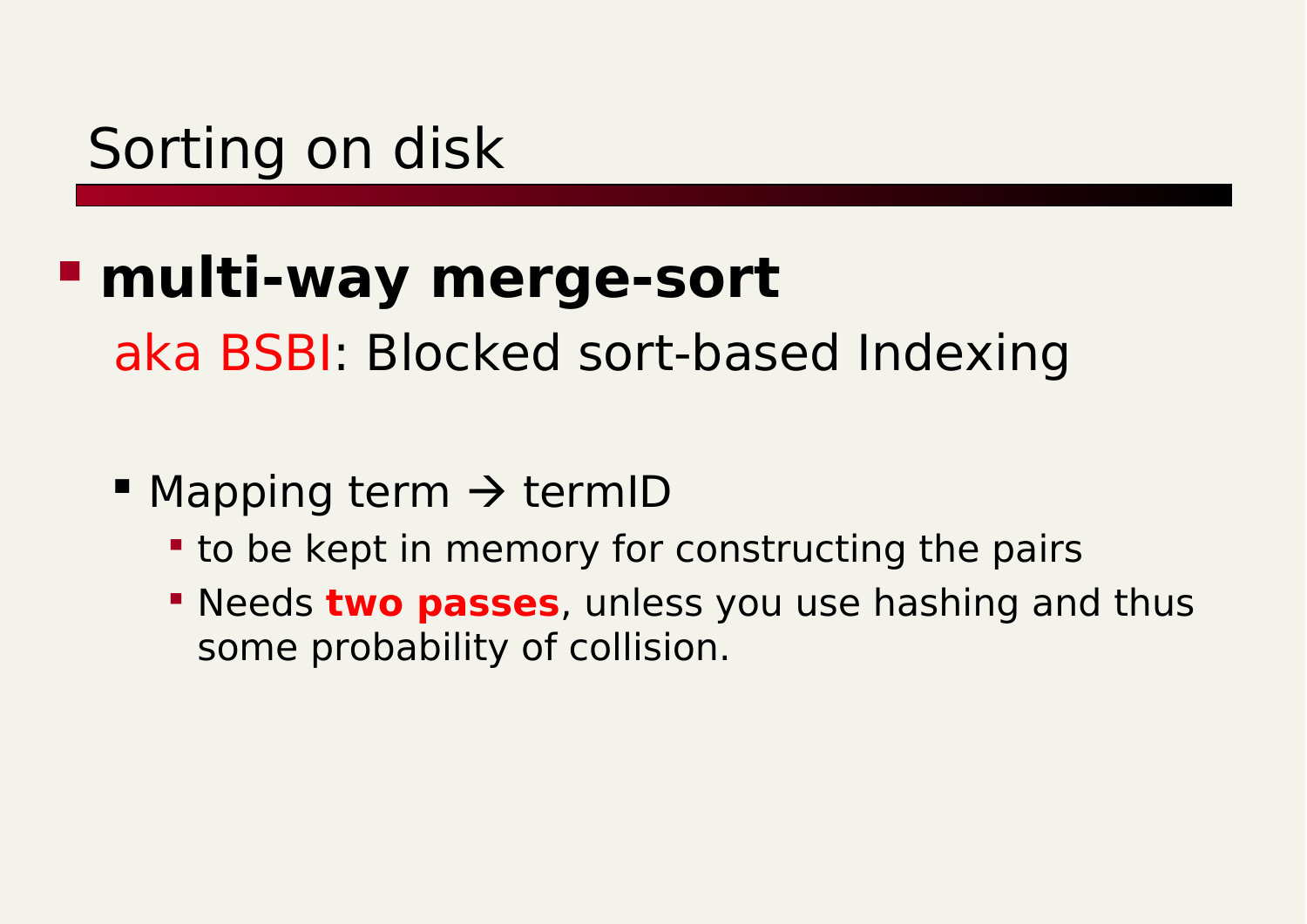**N items M memory B page size** 

**We can sort in memory up to M items, -> N/M sorted blocks to be merged** 

**We can merge simultanesously X = M/B files X does not depend on the size of the files to be merged**

**If N/M < X we are done in one pass** 

**In the first round we take X files of size M and merge them into a new file of size XM** 

**In the second round take X files of size XM and merge them into a new file of size X^2 M** 

 $\frac{1}{2}$  Proceed until  $X^2$ i M > N  $\rightarrow$   $\rightarrow$   $\frac{1}{2}$   $\rightarrow$   $\frac{1}{2}$   $\rightarrow$   $\frac{1}{2}$   $\rightarrow$   $\frac{1}{2}$   $\rightarrow$   $\frac{1}{2}$   $\rightarrow$   $\frac{1}{2}$   $\rightarrow$   $\frac{1}{2}$   $\rightarrow$   $\frac{1}{2}$   $\rightarrow$   $\frac{1}{2}$   $\rightarrow$   $\frac{1}{2}$   $\rightarrow$   $\frac{1}{2}$   $\rightarrow$   $\frac{1}{2}$ 

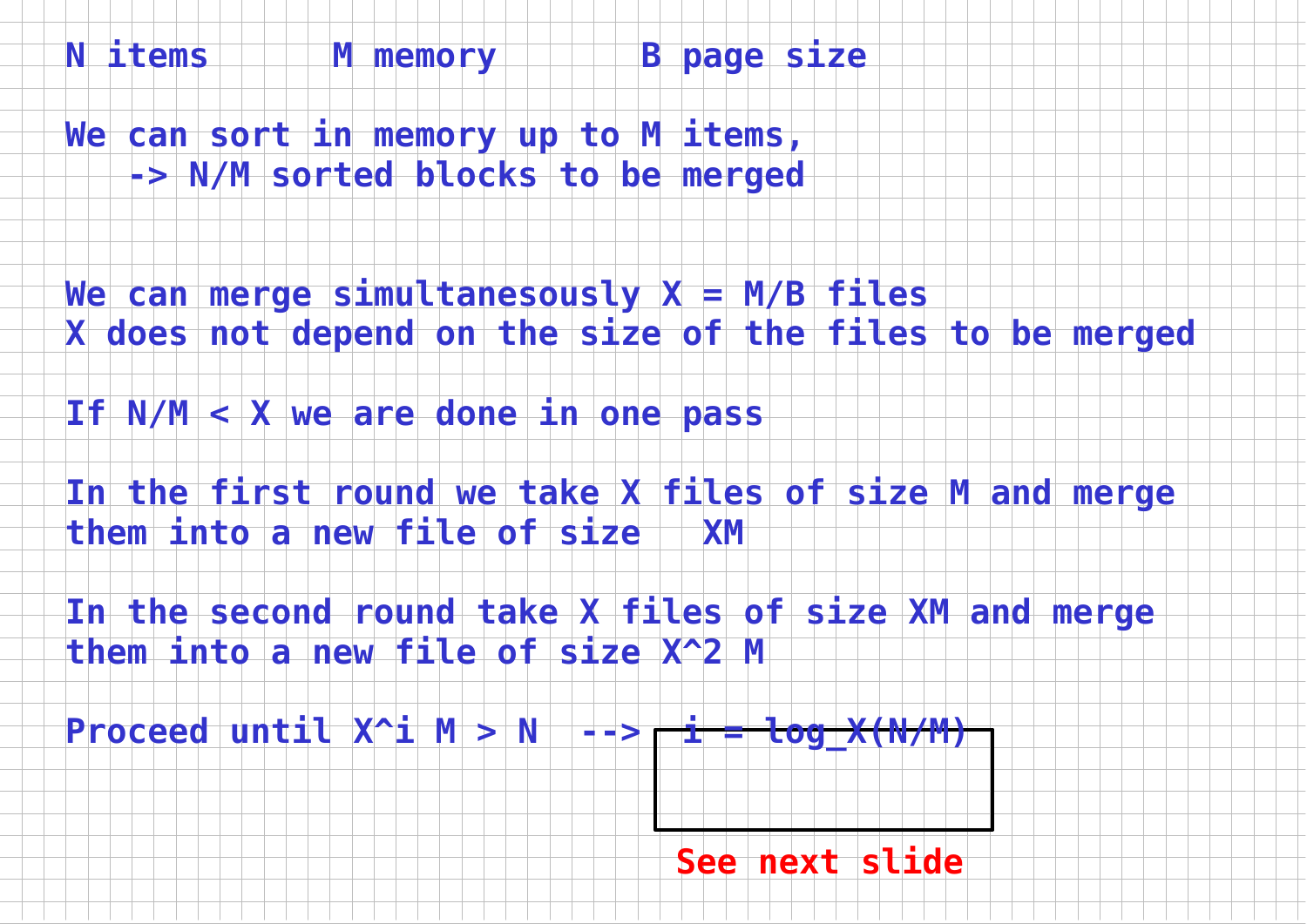## **Multi-way** Merge-Sort

Sort N items with main-memory M and disk pages B:

- $P$ ass 1: Produce (N/M) sorted runs.
- **Pass i: merge**  $X = M/B-1$  **runs**  $\rightarrow$  **log<sub>x</sub> N/M** passes

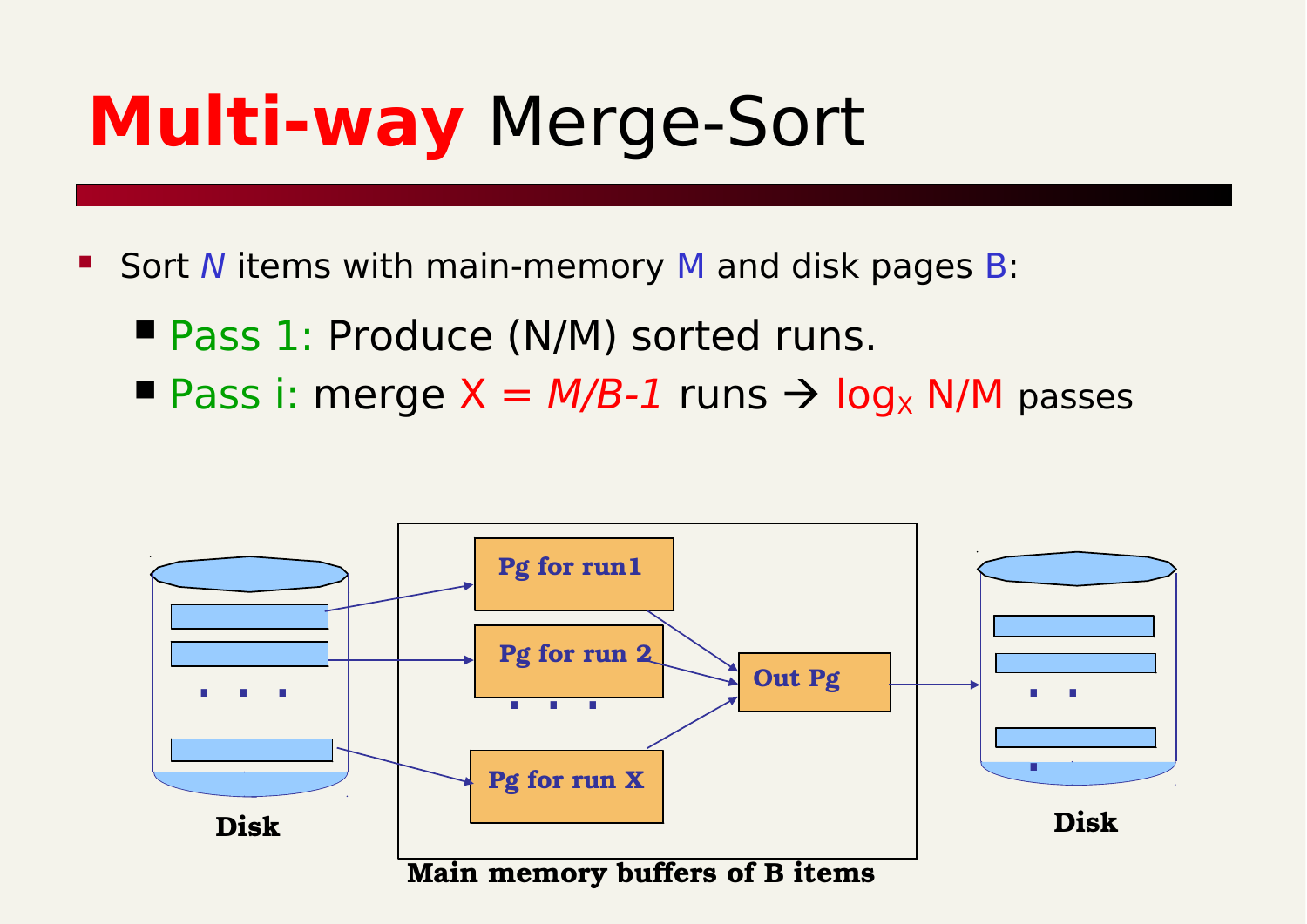### How it works

Log

X (N/M)



N/M runs, each sorted in internal memory = 2 (N/B) I/Os

 $-$  I/O-cost for X-way merge is  $\approx$  2 (N/B) I/Os per level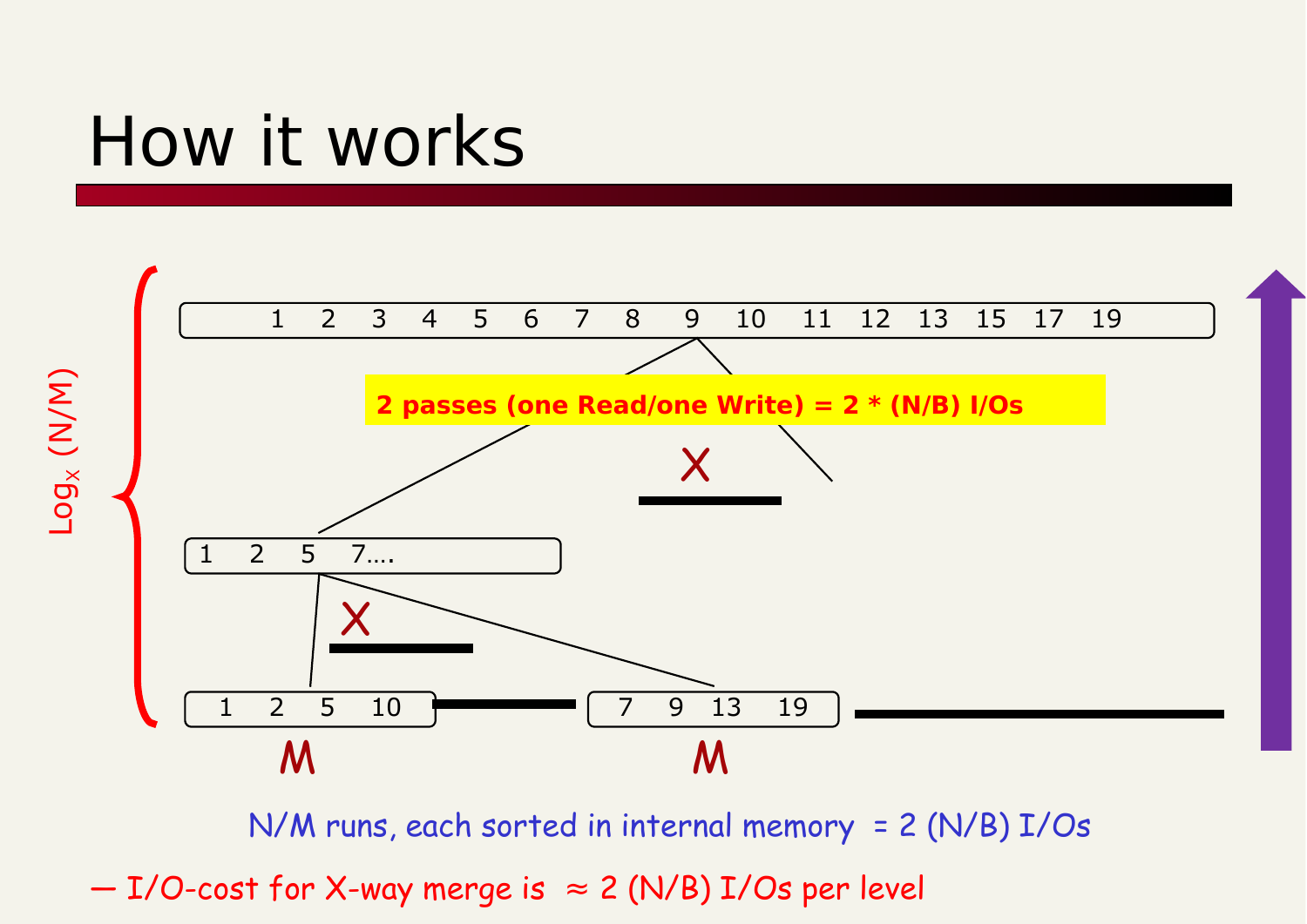## Cost of Multi-way Merge-Sort

- Number of passes  $=$   $log_x$  N/M  $\approx$   $log_{M/R}$  (N/M)
- Total I/O-cost is  $\Theta$ ( (N/B)  $log_{M/B}$  N/M) I/Os

#### **In practice**

**M/B**  $\approx$  **10<sup>5</sup>**  $\rightarrow$  **#passes = 1**  $\rightarrow$  few mins

Tuning depends on disk features

 $\checkmark$  Large fan-out (M/B) decreases #passes

 $\checkmark$  Compression would decrease the cost of a pass!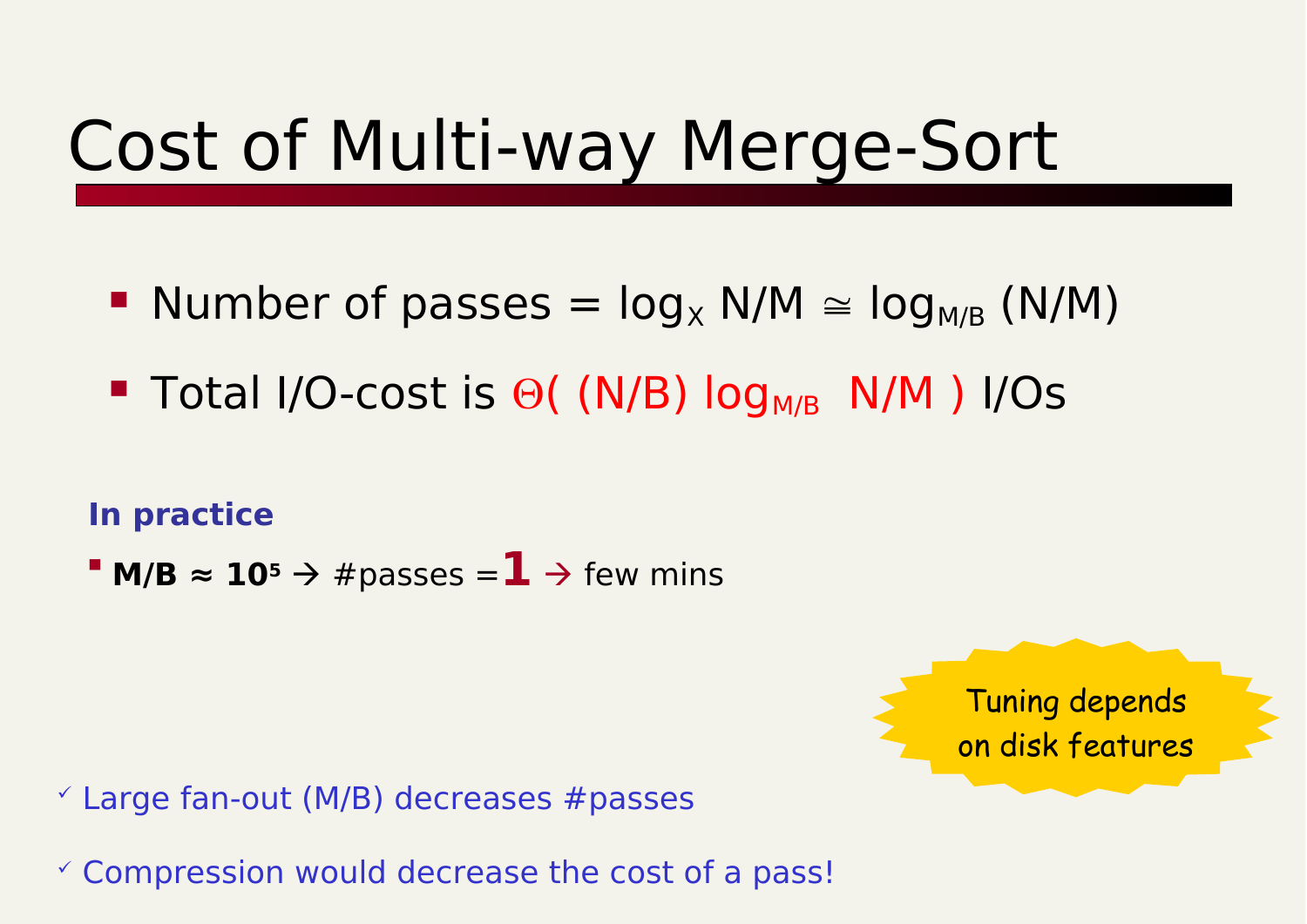## Distributed indexing

- **For web-scale indexing: must use a distributed** computing cluster of PCs
- **Individual machines are fault-prone Can unpredictably slow down or fail**
- How do we exploit such a pool of machines?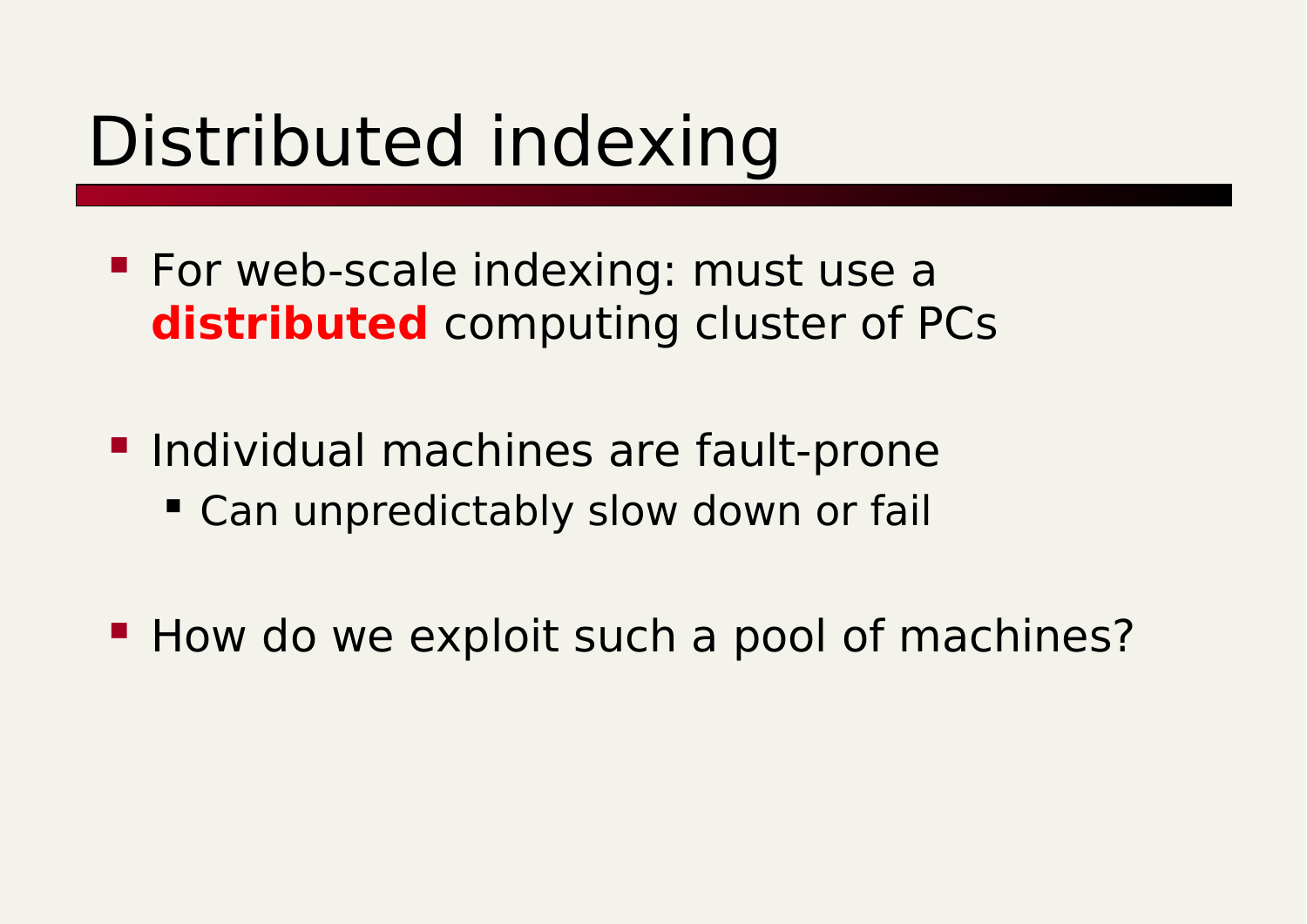## Distributed indexing

- Maintain a *master* machine directing the indexing job – considered "safe".
- Break up indexing into sets of (parallel) tasks.
- **Master machine assigns tasks to idle** machines
- **Other machines can play many roles during** the computation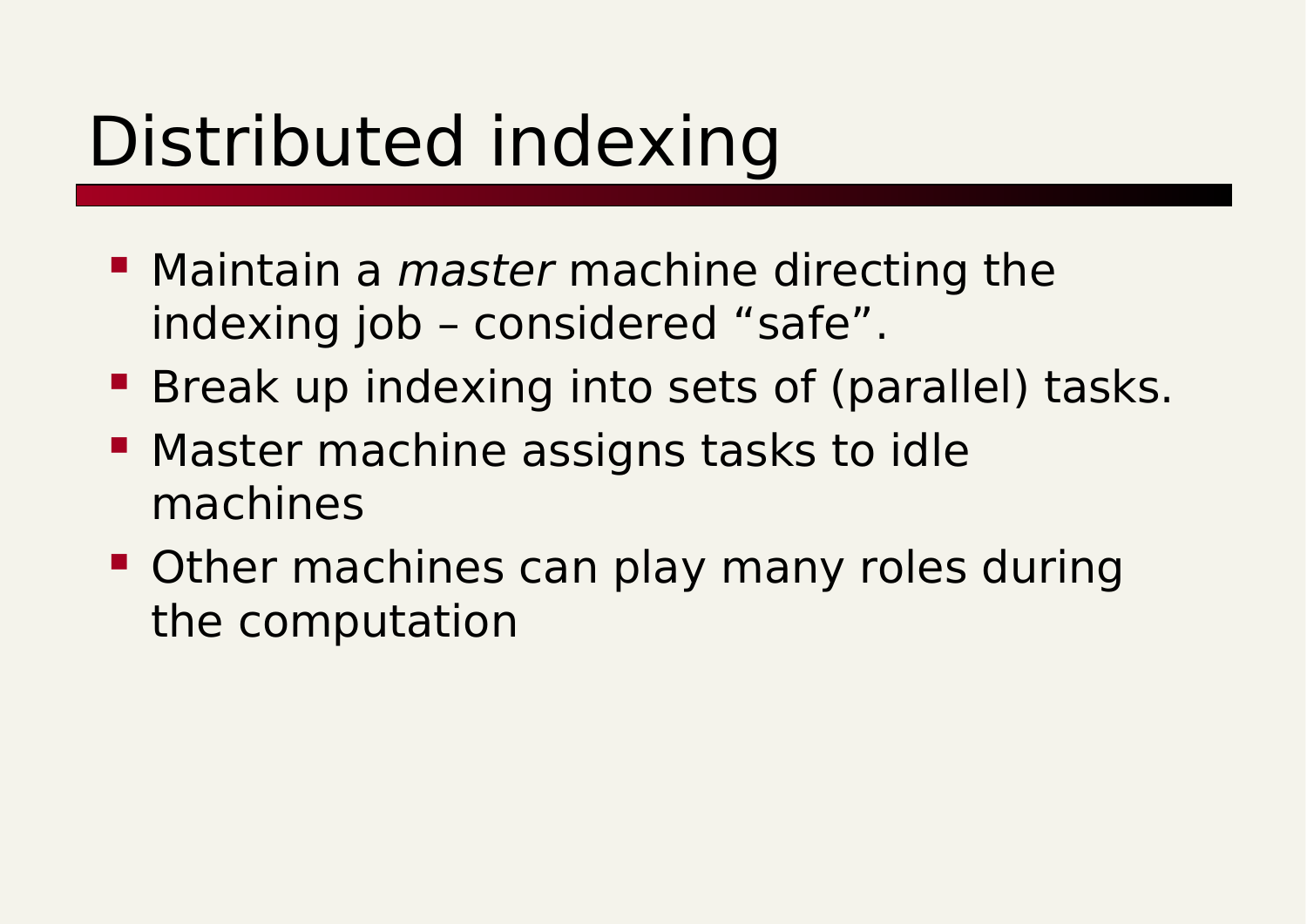### Parallel tasks

- **We will use two sets of parallel tasks** 
	- Parsers and Inverters
- **Break the document collection in two ways:**

• Term-based partition • Term-based partition

one machine handles a subrange of terms one machine handles a subrange of terms

• Doc-based partition • Doc-based partition one machine handles a subrange of documents one machine handles a subrange of documents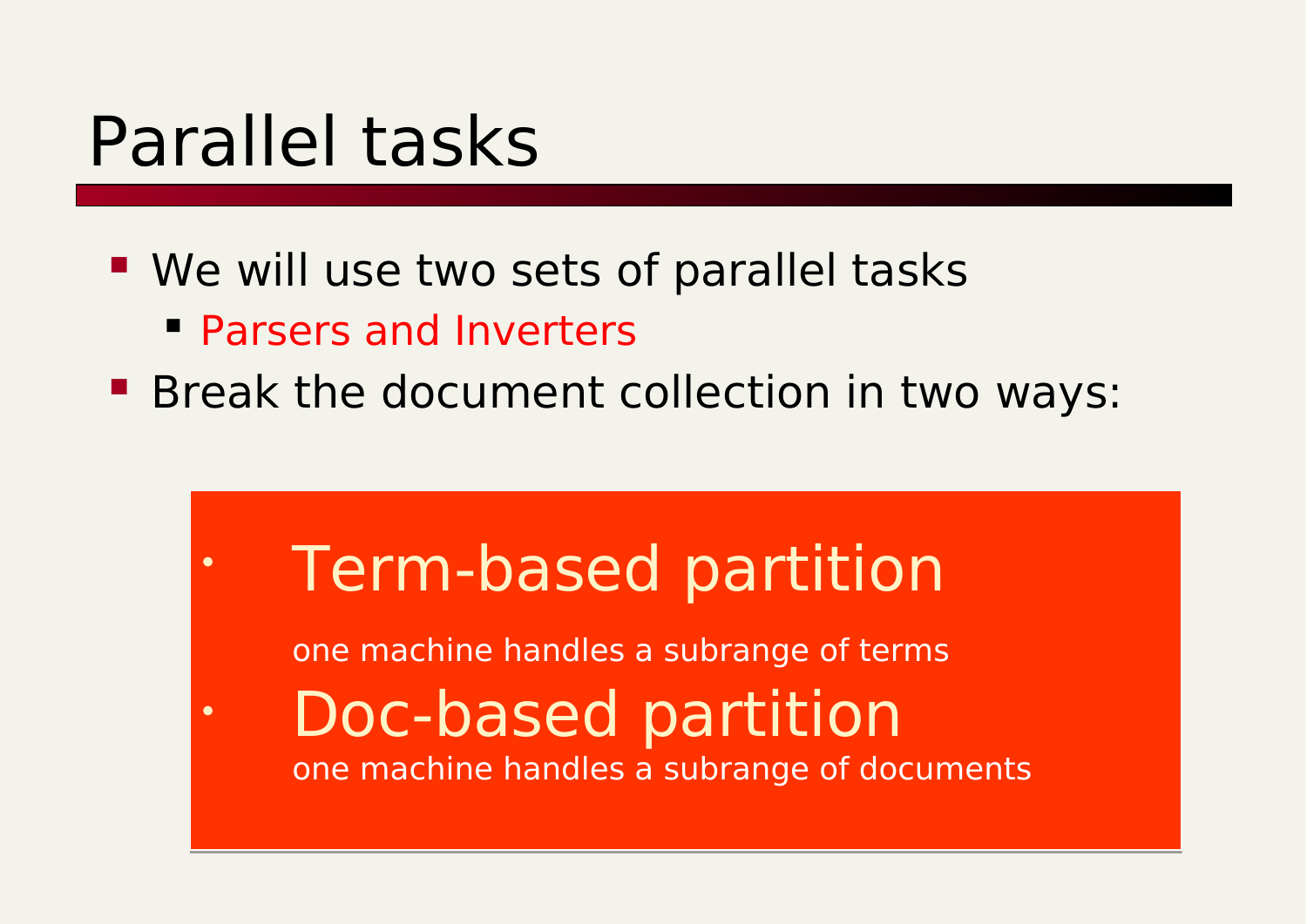### Data flow: **doc-based** partitioning



Each query-term goes to many machines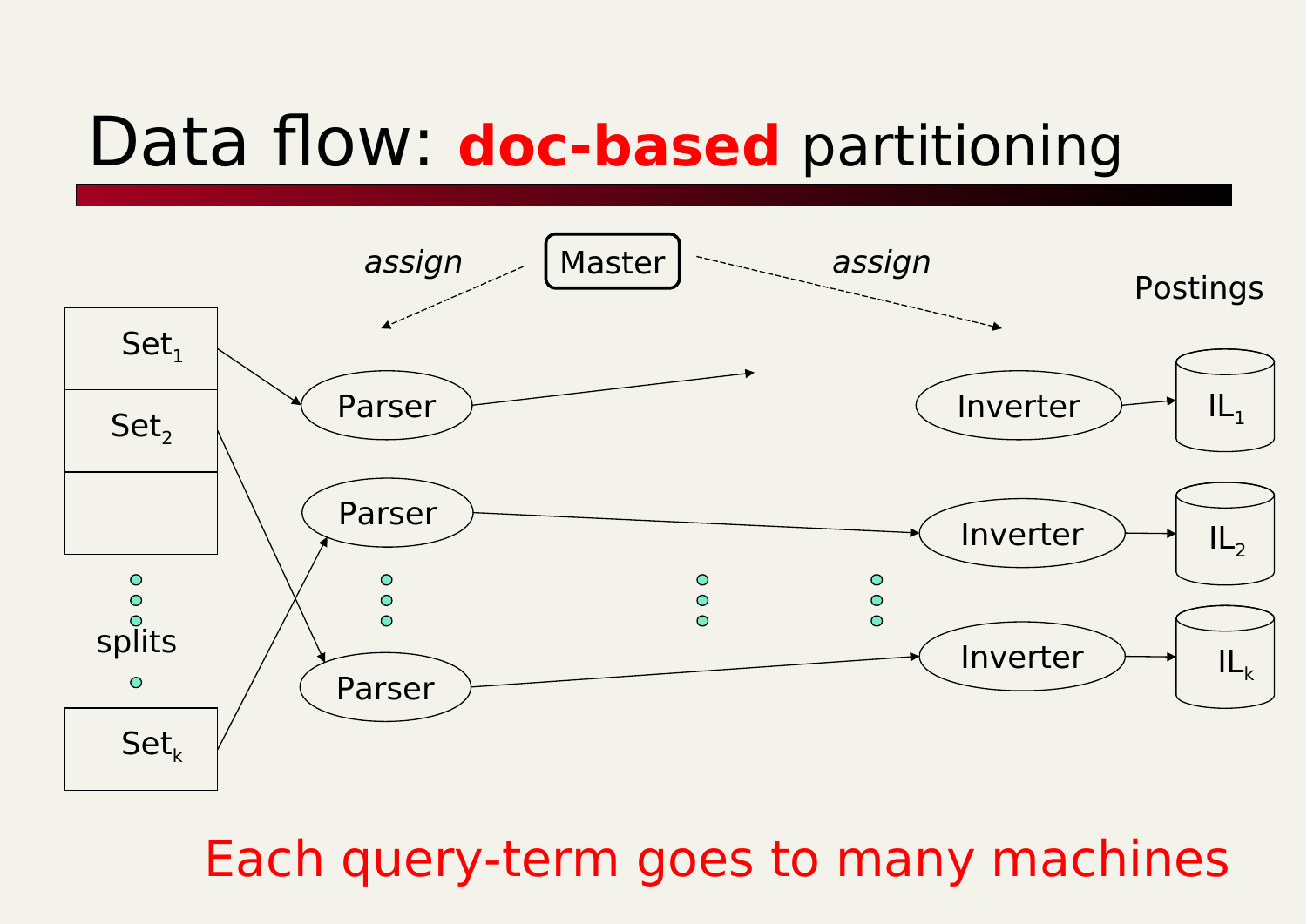#### Data flow: **term-based** partitioning



Each query-term goes to one machine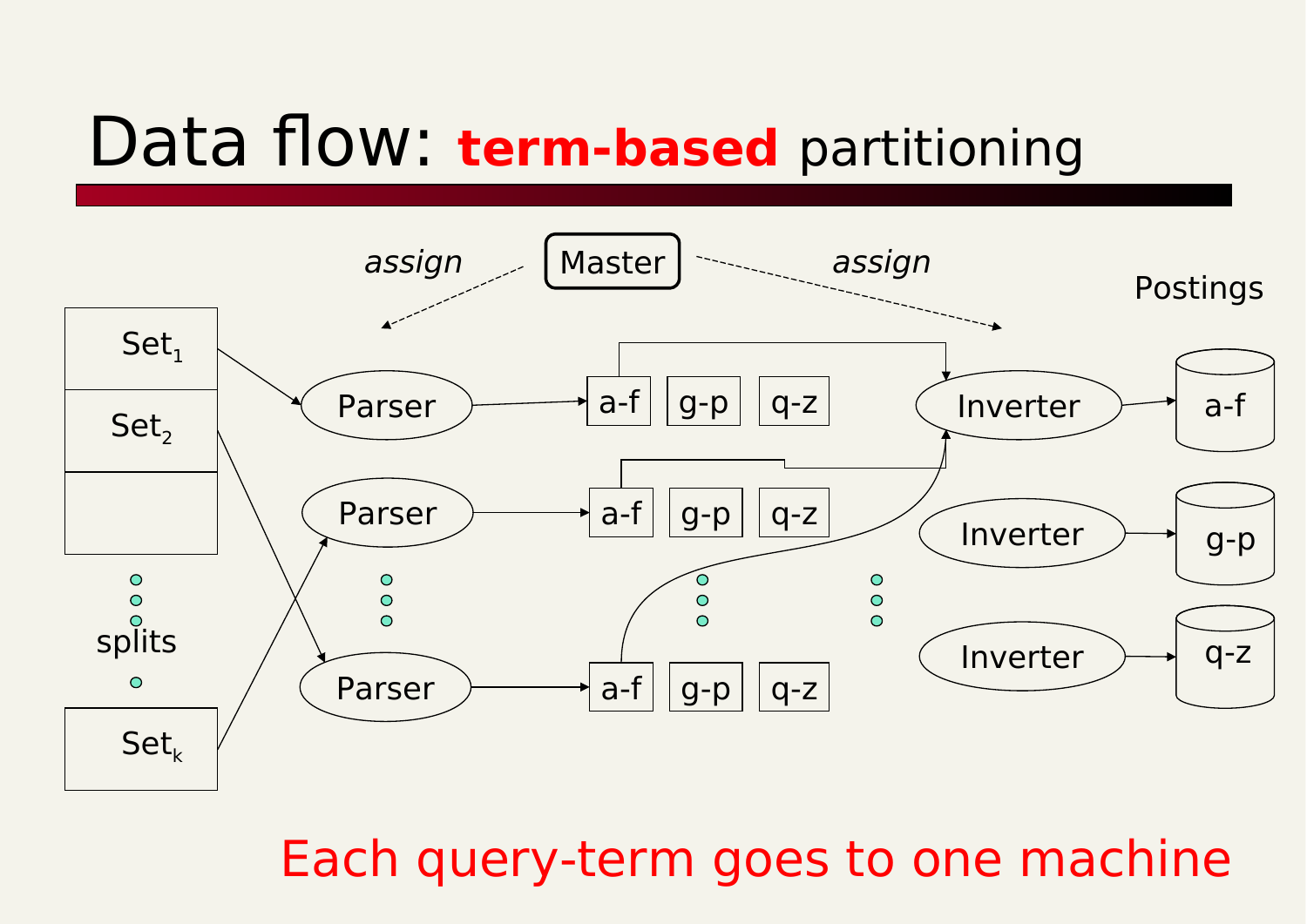### MapReduce

#### **This is**

- a robust and conceptually simple framework for distributed computing
- … without having to write code for the distribution part.
- Google indexing system (ca. 2002) consists of a number of phases, each implemented in MapReduce.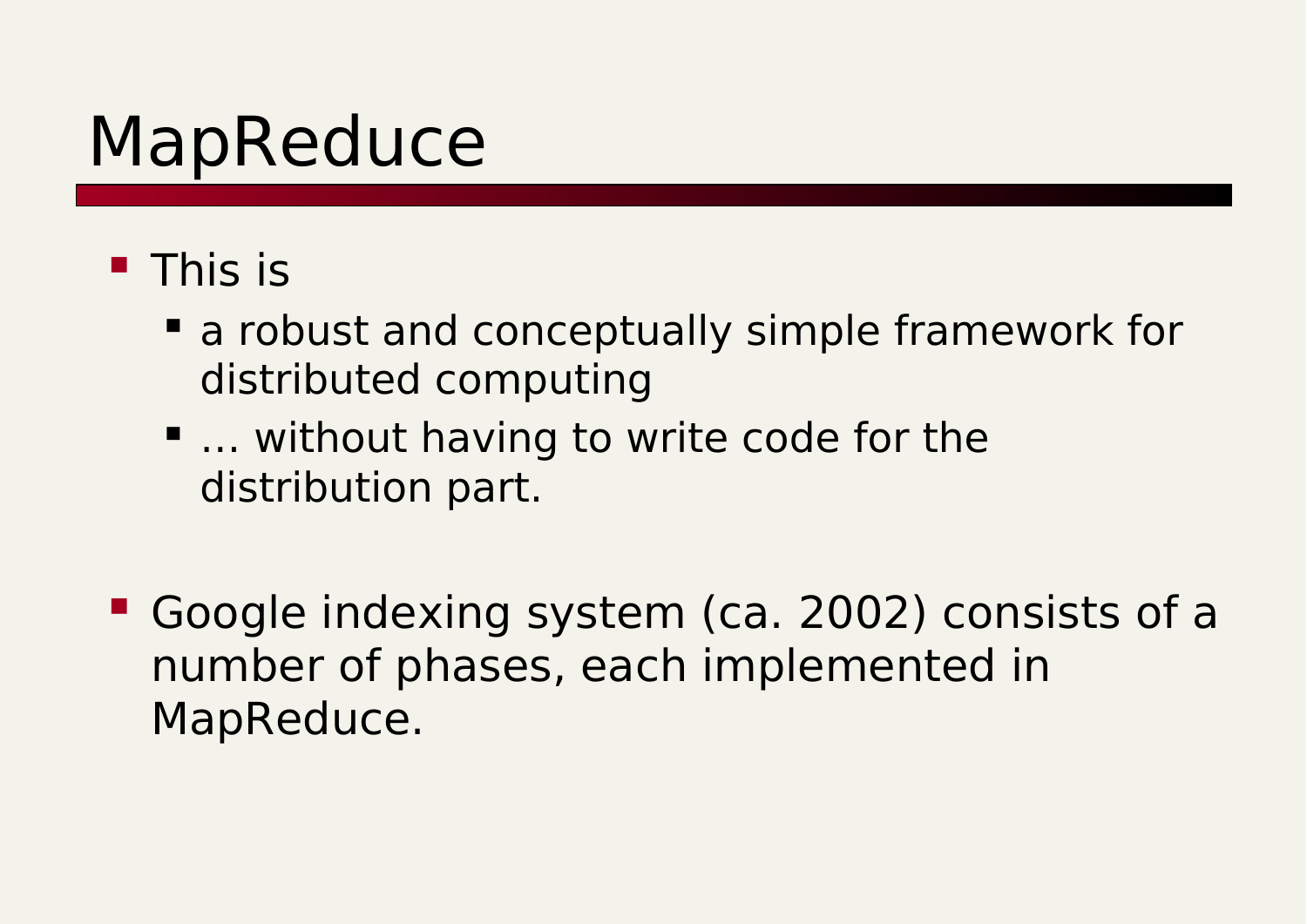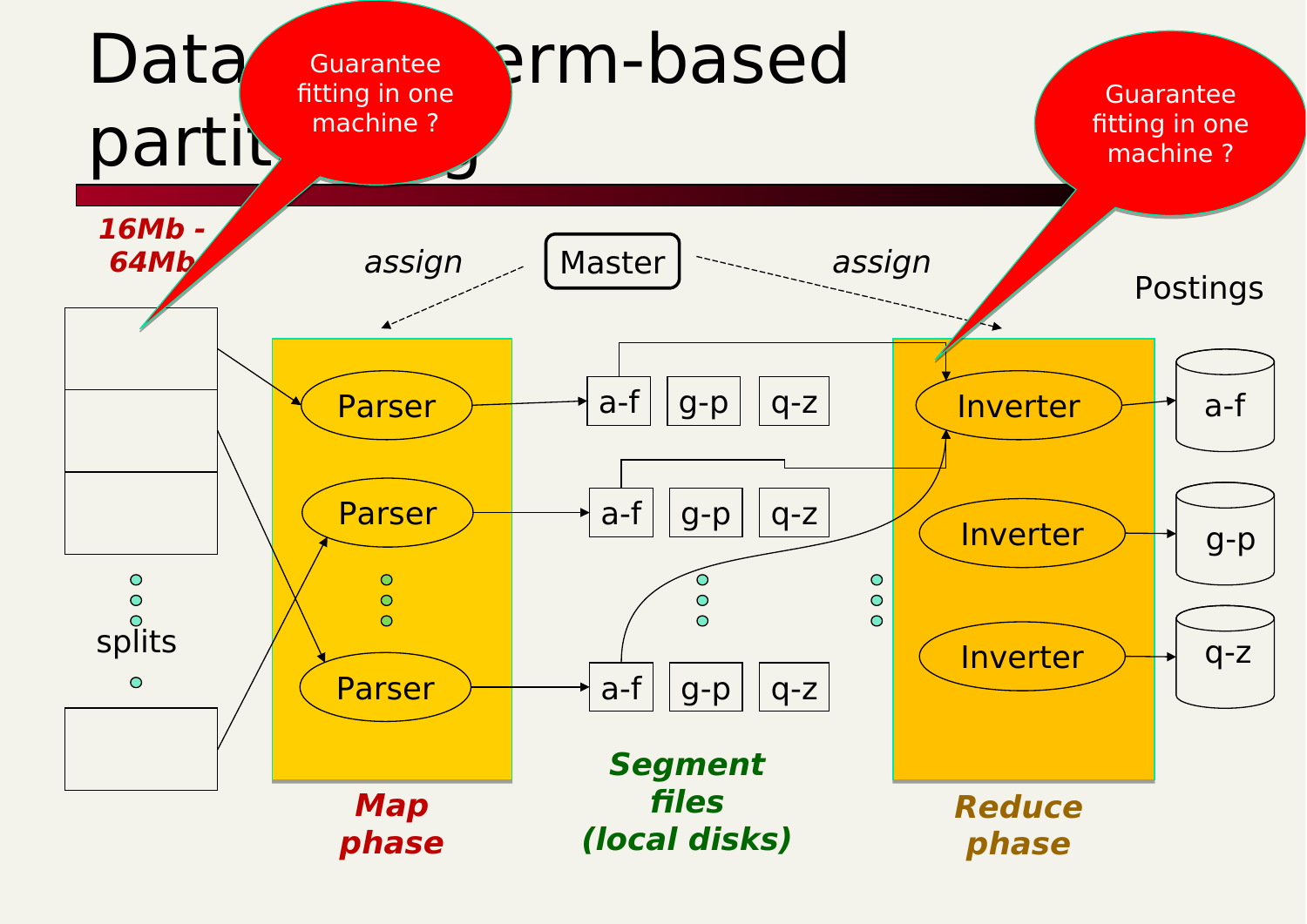# Dynamic indexing

- **Up to now, we have assumed static collections.**
- Now more frequently occurs that:
	- Documents come in over time



- Documents are deleted and modified
- **And this induces:** 
	- **Postings updates for terms already in dictionary**
	- New terms added/deleted to/from dictionary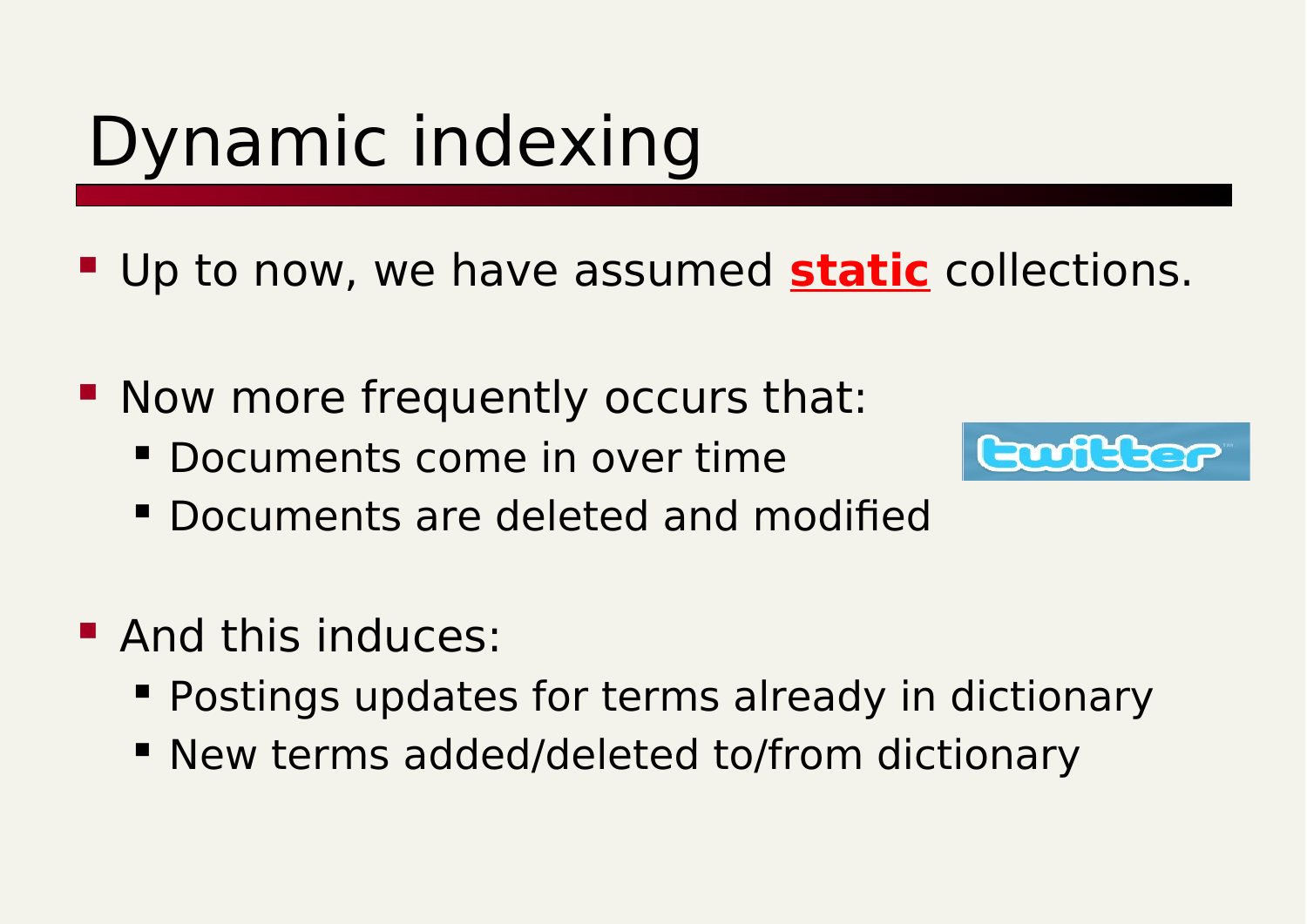# Simplest approach

- **Maintain "big" main index**
- **New docs go into "small" auxiliary index**
- **Search across both, and merge the results**
- **Deletions** 
	- **Invalidation bit-vector for deleted docs**
	- Filter search results (i.e. docs) by the invalidation bit-vector
- **Periodically, re-index into one main index**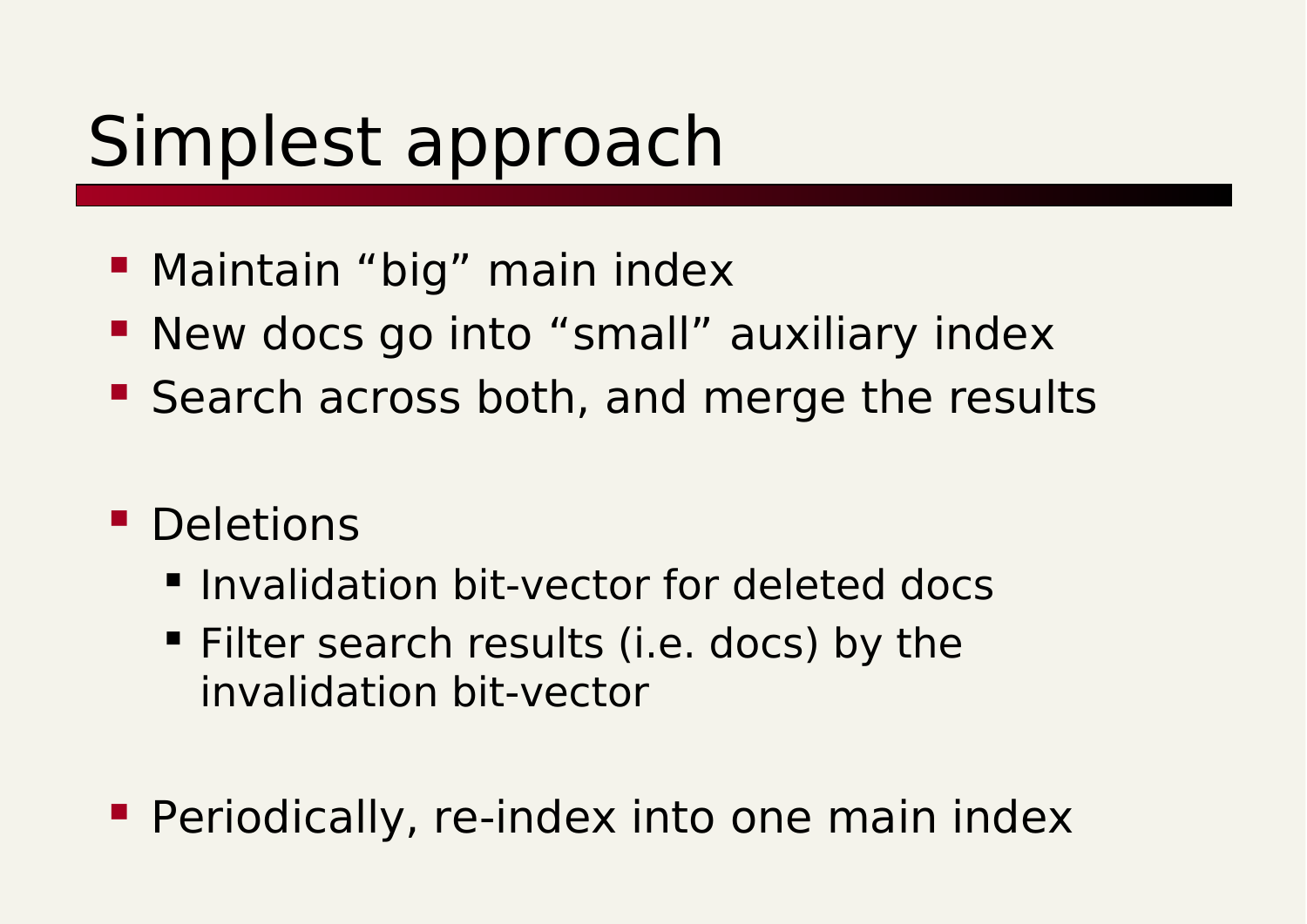### Issues with 2 indexes

#### **Poor performance**

- Merging of the auxiliary index into the main index is efficient if we keep a separate file for each postings list.
- Merge is the same as a simple append [new docIDs are greater].
- But this needs a lot of files inefficient for O/S.
- **In reality**: Use a scheme somewhere in between (e.g., split very large postings lists, collect postings lists of length 1 in one file etc.)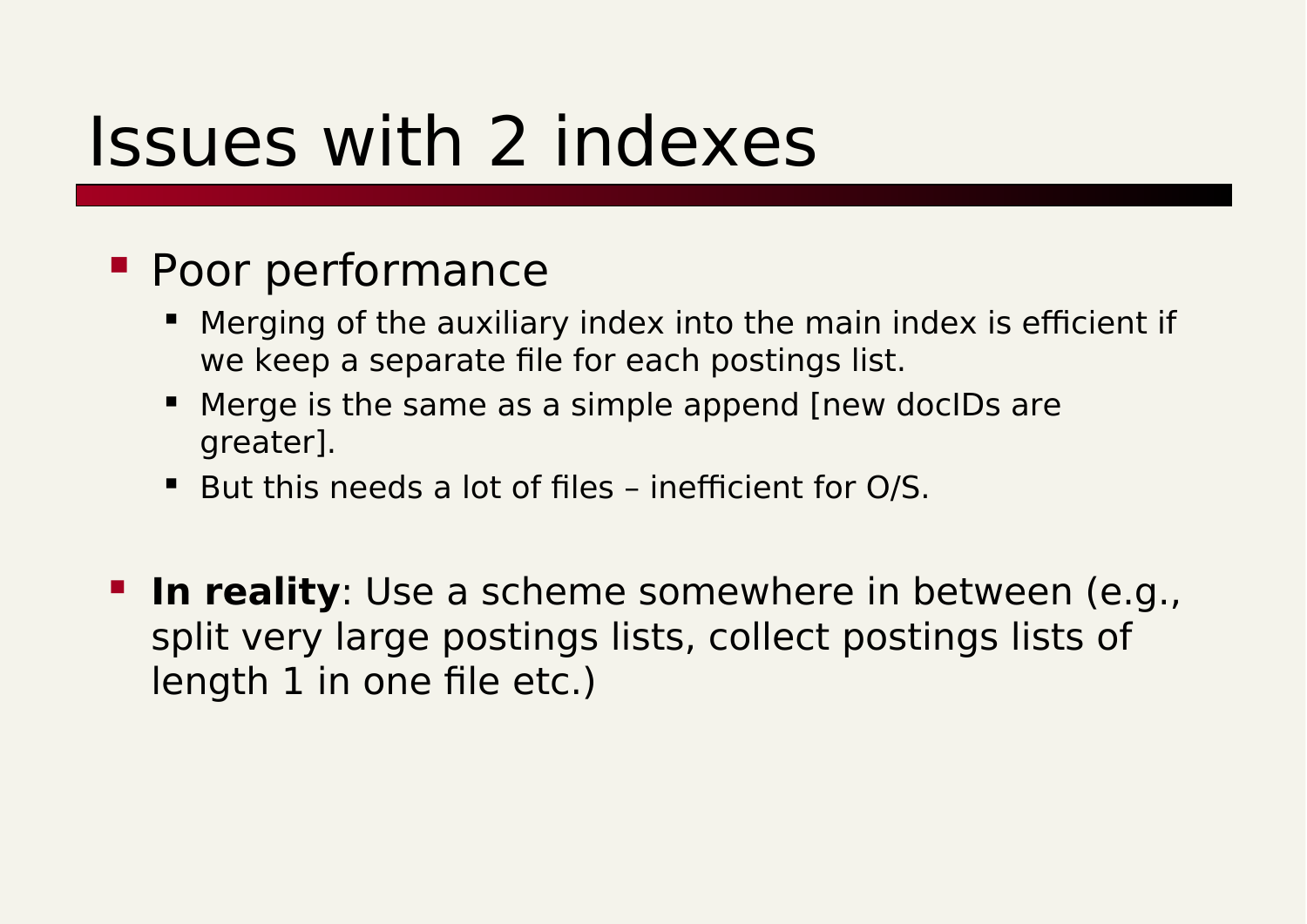## Logarithmic merge

- **Maintain a series of indexes, each twice as large** as the previous one: M,  $2^1 M$ ,  $2^2 M$ ,  $2^3 M$ , ...
- Keep a small index  $(Z)$  in memory (of size M)
- Store  $I_0, I_1, I_2, \ldots$  on disk (sizes M, 2M, 4M,...)
- If Z gets too big  $(= M)$ , write to disk as I<sub>0</sub> or merge with  $I_0$  (if  $I_0$  already exists)
- Either write  $Z + I_0$  to disk as  $I_1$  (if no  $I_1$ ) or merge with  $I_1$  to form  $I_2$ , and so on

etc.

#### $#$  indexes = logarithmic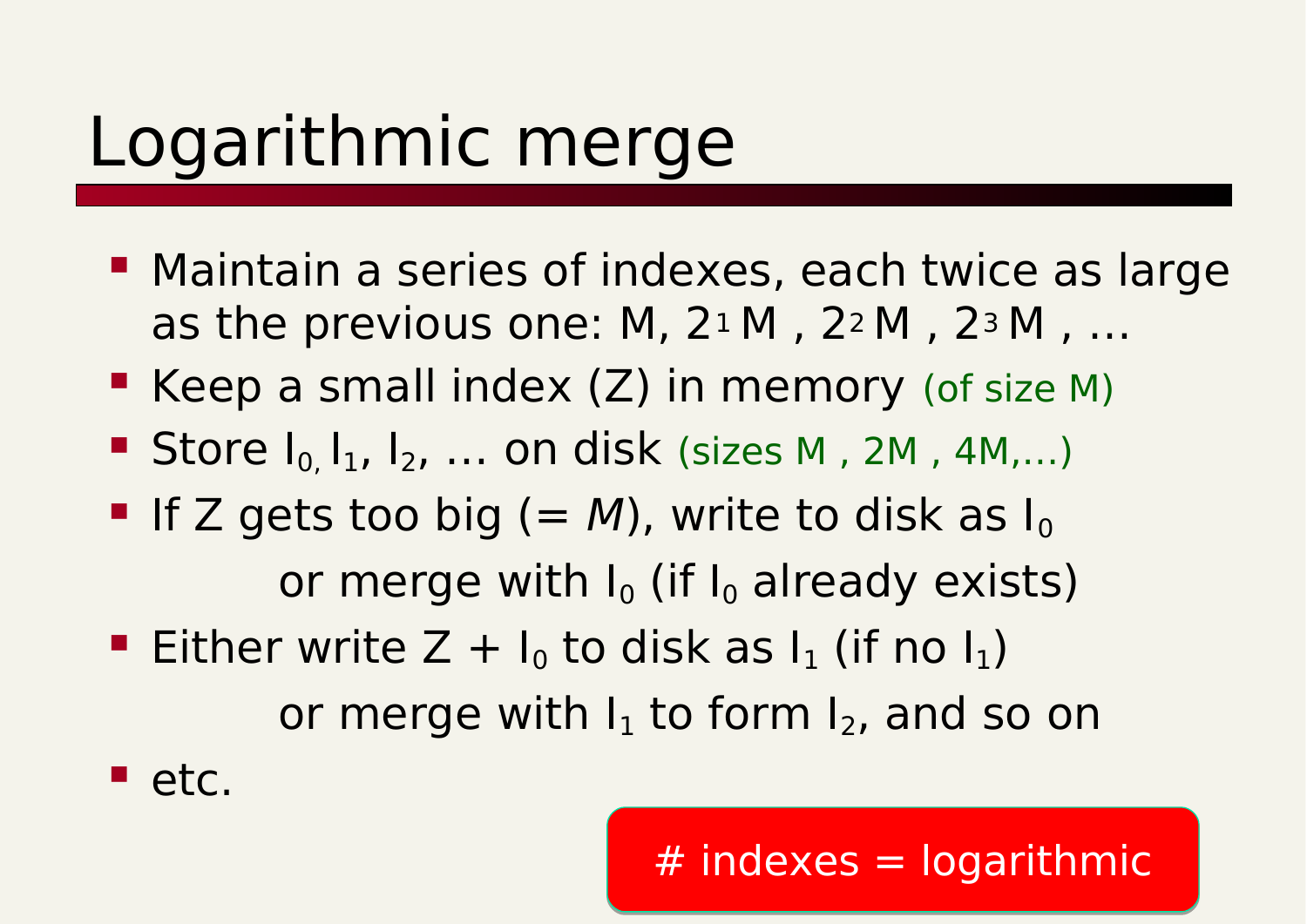**Assume memory size is M (max size of an index in memory)**

**We keep on disk indexes of size** 

 **M, 2M, 4M, 8M, 16M ....**

**but at most ONE index of a given size** 

**When the memory is full for the first time we transfer the index to disk obviously it has size M** 

**Now the memory can handle new documents, but when when the index has size M, we transfer it do disk: since there is already an index of size M they are merged into a new index of size 2M**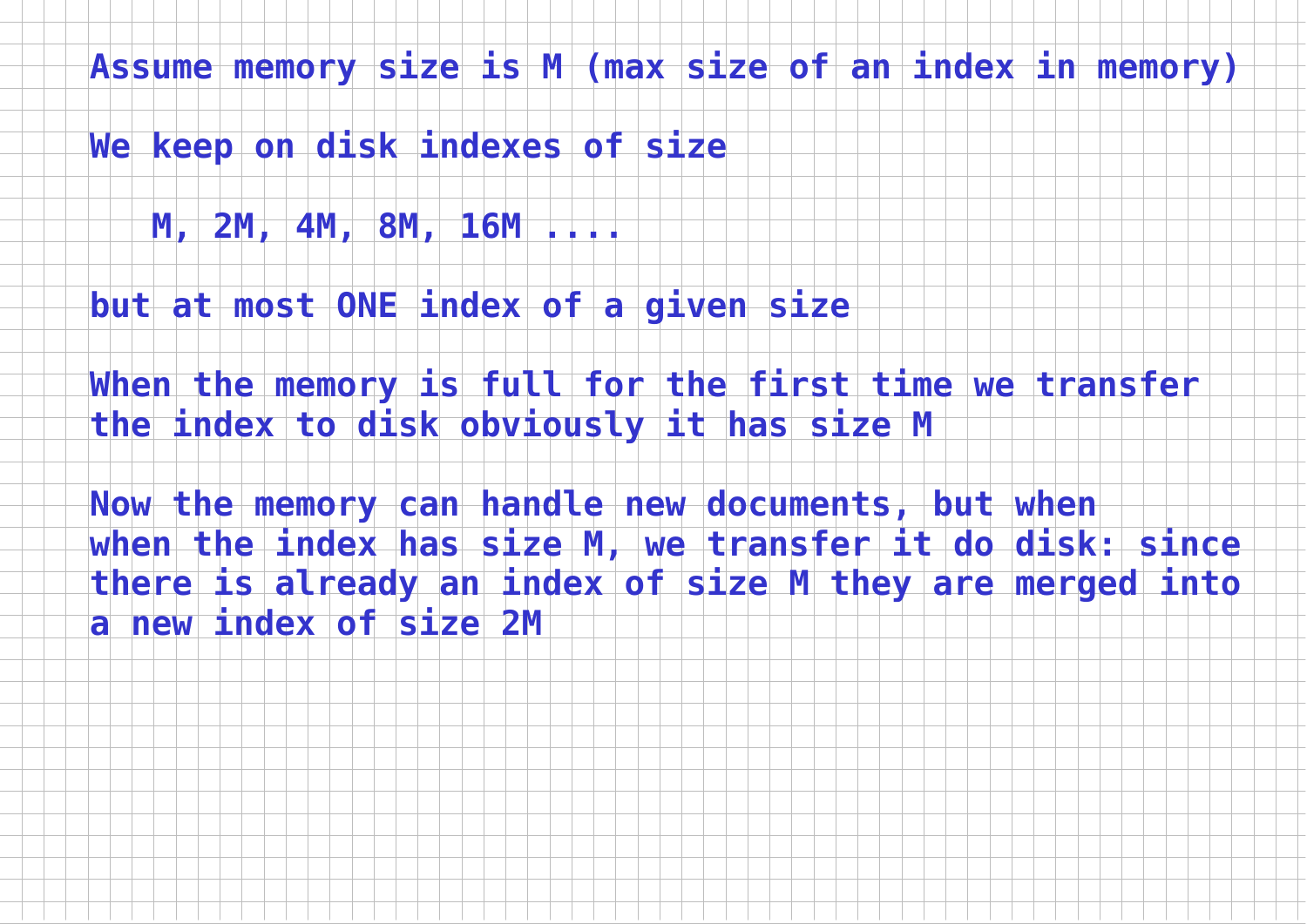**As more and more new indexes of size M are transferred from the main memory to the disk, the indexes stored on disks have the following sizes:**

**After 2 transfers: 2M (see above)**

**After 3 transfers: M 2M (no merge)**

**After 4 transfers: 4M (this requires 2 merges)**

**After 5 transfers: M 4M (no merge)**

**After 6 transfers: 2M 4M (one merge of size M)**

**and so on: you can see a relationship between the binary representation of the number of transfers and which indexes are on disk.**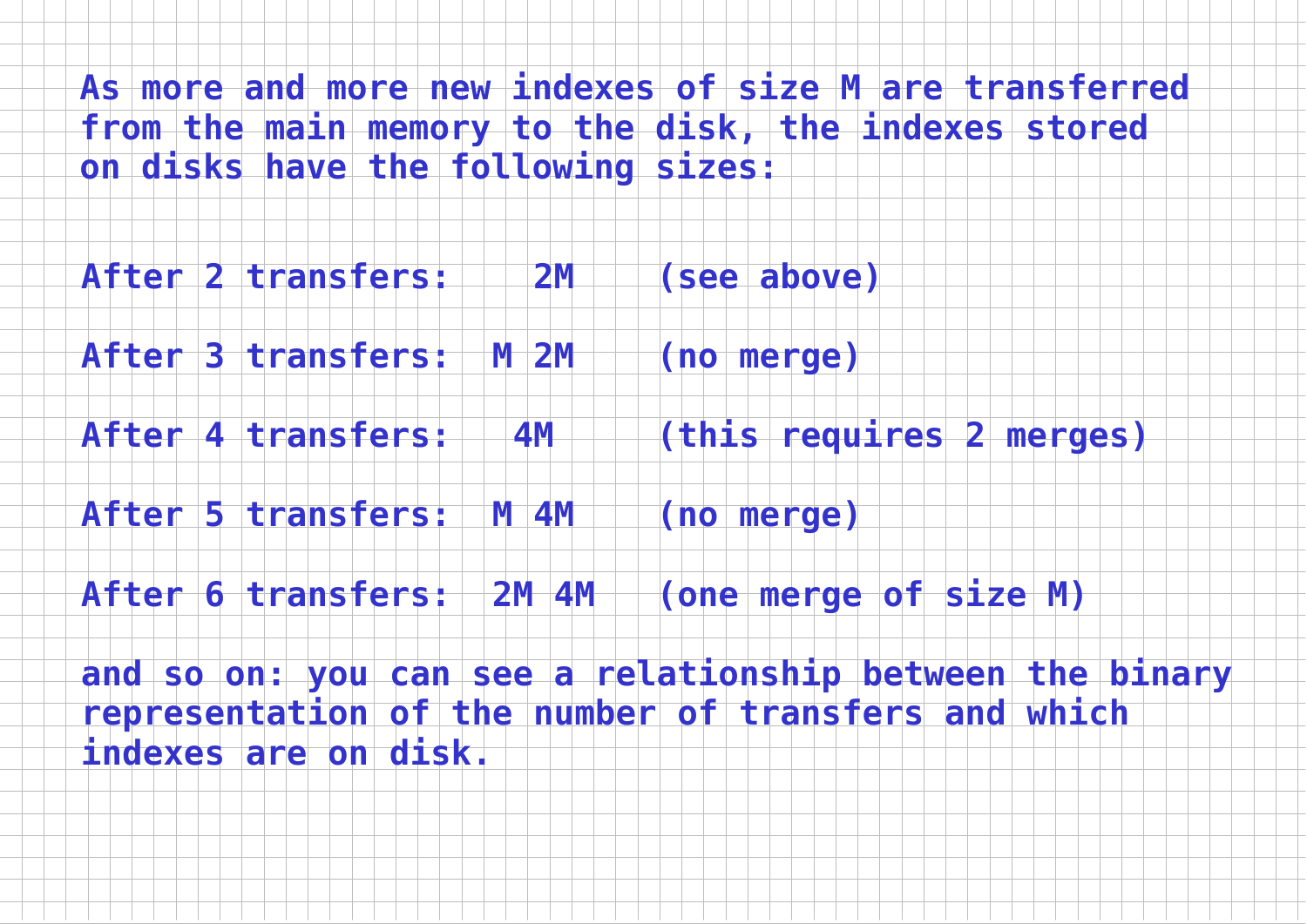#### Some analysis  $(C = total$  collection size)

- **Auxiliary and main index**: Each text participates to at most  $(C/M)$  mergings because we have 1 merge of the two indexes (small and large) every M-size document insertions.
- **Logarithmic merge**: Each text participates to no more than log (C/M) mergings because at each merge the text moves to a next index and they are at most log  $(C/M)$ .

**after log(C/M) merges, a text will be in a group of size 2^(log(C/M)) M = (C/M) M = C. Since this is the largest possible size, no text will undergo more than log(C/M) merges.**

**Each merge has a cost equal to the number of texts in it, so the total cost is C log(C/M)**